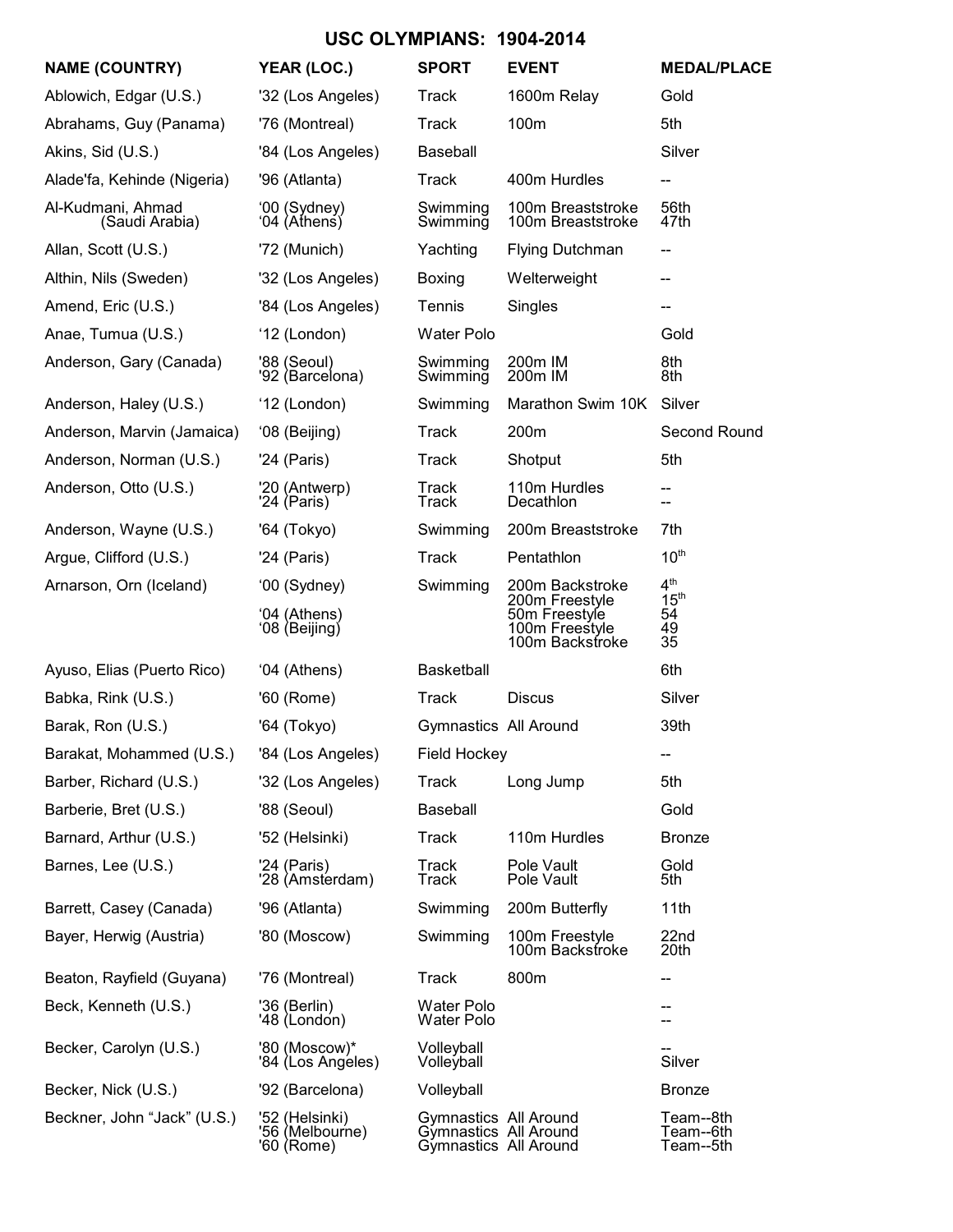| <b>NAME (COUNTRY)</b>             | YEAR (LOC.)                                          | <b>SPORT</b>             | <b>EVENT</b>                                          | <b>MEDAL/PLACE</b>             |
|-----------------------------------|------------------------------------------------------|--------------------------|-------------------------------------------------------|--------------------------------|
| Benko Mintenko, Lindsay<br>(U.S.) | '00 (Sydney)                                         | Swimming                 | 200m Freestyle<br>800m Free Relay<br>200m Backstroke  | 12th<br>Gold<br>10th           |
|                                   | '04 (Athens)                                         | Swimming                 | 200m Freestyle<br>400m Free Relay<br>800m Free Relay  | 14th<br>Silver<br>Gold         |
| Bennett, Robert (U.S.)            | '60 (Rome)<br>'64 (Tokyo)                            | Swimming<br>Swimming     | 100m Backstroke<br>200m Backstroke                    | <b>Bronze</b><br><b>Bronze</b> |
| Benyarku, Esi (Canada)            | '00 (Sydney)                                         | <b>Track</b>             | 100m<br>400 relay                                     | 1st Round<br>1st Round         |
| Billings, Brook (U.S.)            | '04 (Athens)                                         | Volleyball               |                                                       | 4th                            |
| Bisbey, Harry (U.S.)              | '52 (Helsinki)                                       | <b>Water Polo</b>        |                                                       | 4th                            |
| Bittick, Charles (U.S.)           | '60 (Rome)                                           | <b>Water Polo</b>        |                                                       | 7th                            |
| Black, Byron (Zimbabwe)           | '96 (Atlanta)                                        | Tennis                   | Singles<br><b>Doubles</b>                             | 2nd Round<br>2nd Round         |
| Black, Kim (U.S.)                 | '00 (Sydney)                                         | Swimming                 | 800m Free Relay                                       | Gold                           |
| Black, Wayne (Zimbabwe)           | '96 (Atlanta)                                        | Tennis                   | Singles<br>Doubles                                    | 2nd Round<br>2nd Round         |
|                                   | '00 (Sydney)                                         | Tennis                   | Singles<br>Doubles                                    | 1st Round<br>1st Round         |
|                                   | '04 (Athens)                                         | Tennis                   | Double                                                | 5th Tie                        |
| Bodrogi, Viktor (Hungary)         | '00 (Sydney)<br>'04 (Aṫhenś)                         | Swimming<br>Swimming     | 200m Butterfly<br>200m Backstroke                     | 24th<br>24th                   |
| Bolonyai, Flora (Hungary)         | '12 (London)                                         | <b>Water Polo</b>        |                                                       | 4th                            |
| Borah, Charles (U.S.)             | '28 (Amsterdam)                                      | <b>Track</b>             | 400m Relay                                            | Gold                           |
| Bottom, Joe (U.S.)                | '76 (Montreal)                                       | Swimming                 | 100m Butterfly<br>100m Freestyle<br>400m Medley Relay | Silver<br>6th<br>--            |
| Bottom, Mike (U.S.)               | '80 (Moscow)*                                        | Swimming                 | 100m Butterfly                                        | --                             |
| Bourland, Clifford (U.S.)         | '48 (London)                                         | <b>Track</b>             | 1600m Relay<br>200m                                   | Gold<br>5th                    |
| Bradford, Colin (Jamaica)         | '76 (Montreal)                                       | Track                    | 400m<br>1600m Relay                                   | 5th                            |
|                                   | '84 (Los Angeles)                                    | Track                    | did not compete                                       | --                             |
| Breitkreutz, Emil (U.S.)          | '04 (St. Louis)                                      | Track                    | 800m                                                  | <b>Bronze</b>                  |
| Bridgewater, Brad (U.S.)          | '96 (Atlanta)                                        | Swimming                 | 200m Backstroke                                       | Gold                           |
| Bright, Patty Lucas (U.S.)        | '64 (Tokyo)<br>'68 (Mexicó City)                     | Volleyball<br>Volleyball |                                                       | 5th<br>8th                     |
| Brown, Aaron (Canada)             | '12 (London)                                         | <b>Track</b>             | 200m                                                  | 9th tie                        |
| Brown, Terrezene (U.S.)           | '64 (Tokyo)                                          | <b>Track</b>             | High Jump                                             | 14 <sub>th</sub>               |
| Brown, Wendy (U.S.)               | '88 (Seoul)                                          | Track                    | Heptathlon                                            | 17th                           |
| Bruwier, Jean-Paul (Belgium)      | '92 (Barcelona)<br>'96 (Atlanta)                     | Track<br>Track           | 400m Hurdles<br>400m Hurdles                          | --<br>--                       |
| Bryggare, Arto (Finland)          | '80 (Moscow)<br>'84 (Los Angeles)<br>'92 (Barcelona) | Track<br>Track<br>Track  | 110m Hurdles<br>110m Hurdles<br>110m Hurdles          | 6th<br><b>Bronze</b><br>--     |
| Buckner, Shea (U.S.)              | '12 (London)                                         | Water Polo               |                                                       | 8th                            |
| Burns, Marvin (U.S.)              | '52 (Helsinki)<br>'60 (Rome)                         | Water Polo<br>Water Polo |                                                       | 4th<br>7th                     |
| Calvert, Sherry (U.S.)            | '72 (Munich)<br>'76 (Montreal)                       | Track<br>Track           | Javelin<br>Javelin                                    | 15th<br>÷                      |
| Campbell, Tonie (U.S.)            | '80 (Moscow)*<br>'84 (Los Angéles)<br>'88 (Seoul)    | Track<br>Track<br>Track  | 110m Hurdles<br>110m Hurdles<br>110m Hurdles          | --<br>5th<br><b>Bronze</b>     |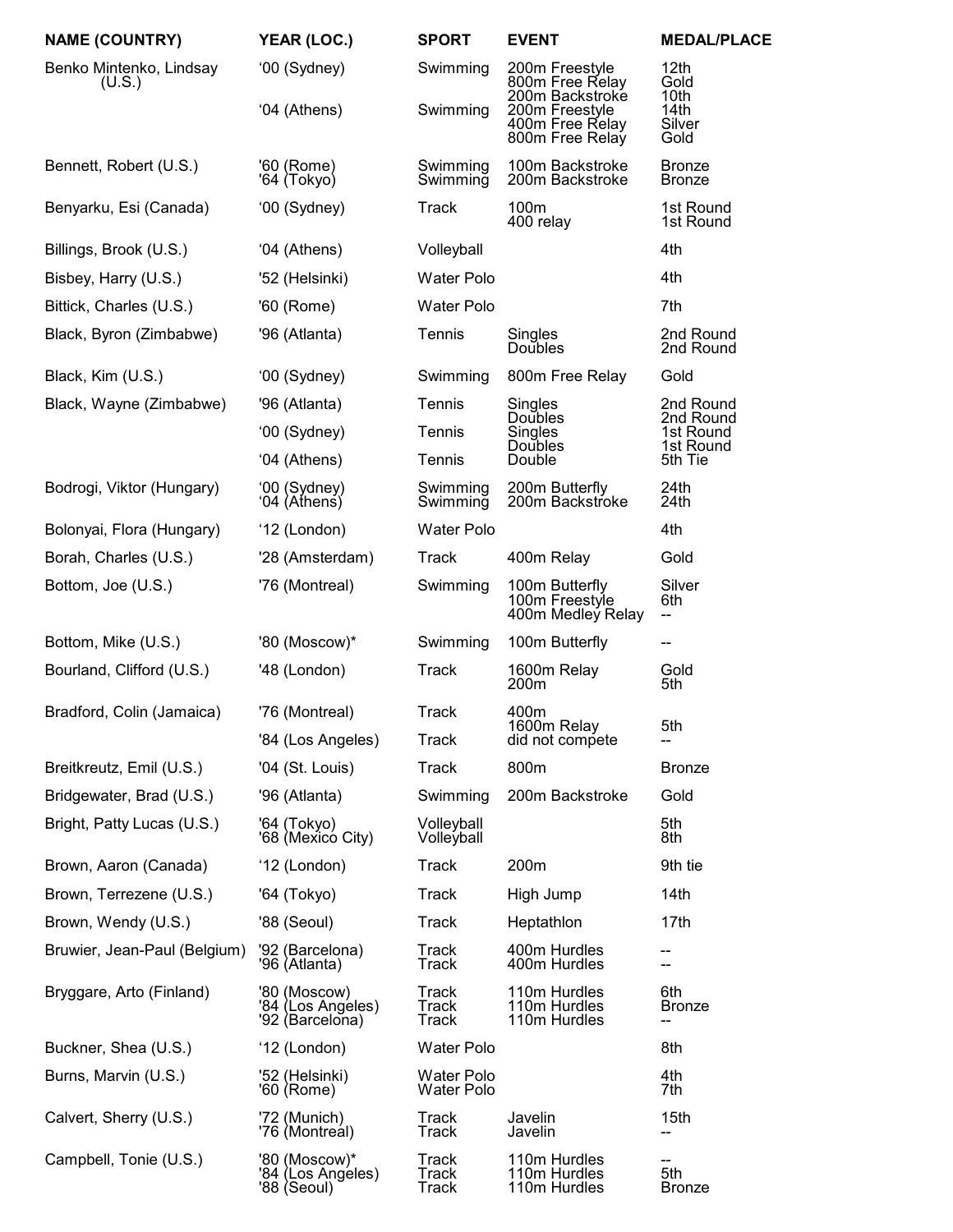| <b>NAME (COUNTRY)</b>                      | YEAR (LOC.)                        | <b>SPORT</b>            | <b>EVENT</b>                                                            | <b>MEDAL/PLACE</b>           |
|--------------------------------------------|------------------------------------|-------------------------|-------------------------------------------------------------------------|------------------------------|
| Campbell, Trevor (Jamaica)                 | '72 (Munich)                       | Track                   | 1600m Relay                                                             |                              |
| Candelas, Bibiana (Mexico)                 | '08 (Beijing)                      | <b>Beach Volleyball</b> |                                                                         | Prelims                      |
| Caperonis, Pano<br>(Switzerland)           | '64 (Tokyo)                        | Swimming                | 100m Freestyle<br>400m Freestyle                                        | --<br>--                     |
|                                            | '68 (Mexico City)                  | Swimming                | 100m Freestyle<br>200m Freestyle                                        | --<br>--                     |
| Carden, John (U.S.)                        | '56 (Melbourne)                    | Soccer                  |                                                                         |                              |
| Cardenas, Patty (U.S.)                     | '08 (Beijing)                      | <b>Water Polo</b>       |                                                                         | Silver                       |
| Careaga, Javier (Mexico)                   | '88 (Seoul)                        | Swimming                | 100m Breast<br>200m Breast<br>200m Ind'l Medley<br>400m Ind'l Medley    | --<br>--<br>--<br>--         |
|                                            | '92 (Barcelona)                    | Swimming                | 200m Breast<br>100m Breast                                              | 15th<br>20th                 |
| Carfagno, Edward (U.S.)                    | '40-Cancelled                      | Fencing                 | Foil                                                                    | --                           |
| Carlsen, Gary (U.S.)                       | '68 (Mexico City)                  | <b>Track</b>            | <b>Discus</b>                                                           | 6th                          |
| Carpenter, Ken (U.S.)                      | '36 (Berlin)                       | Track                   | <b>Discus</b>                                                           | Gold                         |
| Case, Lee (U.S.)                           | '48 (London)                       | <b>Water Polo</b>       |                                                                         | --                           |
| Castro, Rodrigo (Brazil)                   | '00 (Sydney)                       | Swimming                | 200m Freestyle                                                          | 33rd<br>13th                 |
|                                            | '04 (Athens)                       | Swimming                | 800m Free Relay<br>200m Freestyle<br>400m Free Relay                    | 20th<br>12th<br>9th          |
|                                            | '08 (Beijing)                      | Swimming                | 800m Free Relay<br>200m Freestyle<br>400m Free Relay<br>800m Free Relay | Semifinals<br>Heats<br>Heats |
| Cater, Mojca (Canada)                      | '88 (Seoul)                        | Swimming                | 200m Butterfly                                                          | 9th                          |
| Cavanaugh, Chris (U.S.)                    | '80 (Moscow)*<br>'84 (Los Angéles) | Swimming<br>Swimming    | 100m Freestyle<br>400m Free Relay                                       | Gold                         |
| Cawley, Rex (U.S.)                         | '64 (Tokyo)                        | <b>Track</b>            | 400m Hurdles                                                            | Gold                         |
| Chalmers, Chris (Canada)                   | '88 (Seoul)                        | Swimming                | 1500m Freestyle                                                         | --                           |
| Chambers, Robert (U.S.)                    | '48 (London)                       | Track                   | 800m                                                                    | 6th                          |
| Chan, Sau Ying (Hong Kong)                 | '92 (Barcelona)<br>'96 (Atlanta)   | Track<br>Track          | 100m Hurdles<br>100m Hurdles                                            | --<br>--                     |
| Charlesworth, Richard<br>(Great Britain)   | '08 (Beijing)                      | Swimming                | 1500m Freestyle                                                         | 25th                         |
| Chatfield, Mark (U.S.)                     | '72 (Munich)                       | Swimming                | 100m Breaststroke                                                       | 4th                          |
| Chikina, Natalya (Natasha)<br>(Kazakhstan) | '96 (Atlanta)<br>'00 (Sydney)      | Diving<br>Diving        | Platform<br>Platform                                                    | Semifinals<br>9th            |
| Chowen, Wesley (U.S.)                      | '60 (Rome)                         | Cycling                 | <b>Individual Road</b><br>Team Road                                     | 57th<br>11 <sup>th</sup>     |
|                                            | '64 (Tokyo)                        | Cycling                 | <b>Team Road</b>                                                        | 20 <sup>th</sup>             |
| Clark, James (Australia)                   | '12 (London)                       | <b>Water Polo</b>       |                                                                         | 7th                          |
| Clayton, Wellesley (Jamaica)               | '64 (Tokyo)<br>'68 (Mexicó City)   | Track<br>Track          | Long Jump<br>Long Jump                                                  | --                           |
| Clentzos, Peter (Greece)                   | '32 (Los Angeles)                  | Track                   | Pole Vault                                                              | 7th                          |
| Cockburn, Murray (Canada)                  | '56 (Melbourne)                    | <b>Track</b>            | 400m<br>1600m Relay                                                     | 5th                          |
| Cochran, Roy (U.S.)                        | '48 (London)                       | Track                   | 400m Hurdles<br>1600m Relay                                             | Gold<br>Gold                 |
| Coffman, Bob (U.S.)                        | '80 (Moscow)*                      | Track                   | Decathlon                                                               | --                           |
| Collins, Luci (U.S.)                       | '80 (Moscow)*                      | Gymnastics              |                                                                         | --                           |
| Colupaev, Dimitri (Germany)                | '12 (London)                       | Swimming                | 800m Free Relay                                                         | 4th                          |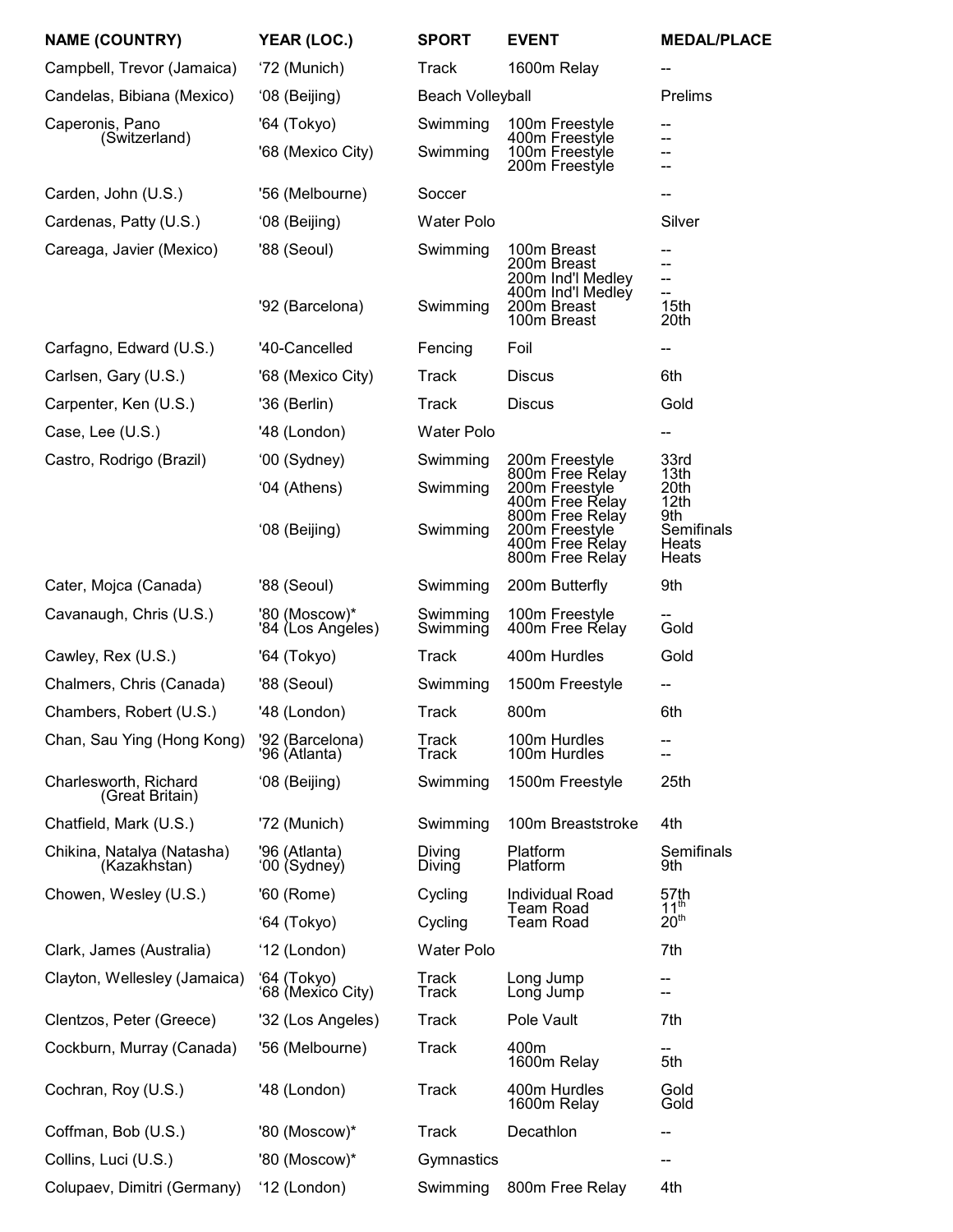| <b>NAME (COUNTRY)</b>                        | YEAR (LOC.)                          | <b>SPORT</b>                           | <b>EVENT</b>                                        | <b>MEDAL/PLACE</b>                       |
|----------------------------------------------|--------------------------------------|----------------------------------------|-----------------------------------------------------|------------------------------------------|
| Connor, Richard (U.S.)                       | '56 (Melbourne)                      | Diving                                 | Platform                                            | <b>Bronze</b>                            |
| Cooper-Dyke, Cynthia (U.S.)                  | '88 (Seoul)<br>'92 (Barcelona)       | <b>Basketball</b><br><b>Basketball</b> |                                                     | Gold<br><b>Bronze</b>                    |
| Copeland, Lillian (U.S.)                     | '28 (Amsterdam)<br>'32 (Los Angeles) | Track<br>Track                         | <b>Discus</b><br><b>Discus</b>                      | Silver<br>Gold                           |
| Cornell Douty, Sheila (U.S.)                 | '96 (Atlanta)<br>'00 (Sydney)        | Softball<br>Softball                   |                                                     | Gold<br>Gold                             |
| Corsiglia, Robin (Canada)                    | '76 (Montreal)                       | Swimming                               | 100m Breaststroke<br>400m Medley Relay              | 9th<br><b>Bronze</b>                     |
| Corson, James Hunt (U.S.)                    | '28 (Amsterdam)                      | Track                                  | <b>Discus</b>                                       | <b>Bronze</b>                            |
| Costa, Leonardo (Brazil)                     | '00 (Sydney)                         | Swimming                               | 800m Free Relay<br>200m Backstroke                  | 13th<br>14 <sub>th</sub>                 |
| Courtney, J. Ira (U.S.)                      | '12 (Stockholm)                      | <b>Track</b>                           | 100m, 200m<br>400m Relay                            | -−                                       |
| Crabbe, Clarence "Buster"                    | '28 (Amsterdam)                      | Swimming                               | 1500m Freestyle                                     | <b>Bronze</b>                            |
| (U.S.)                                       | '32 (Los Angeles)                    | Swimming                               | 400m Freestyle<br>400m Freestyle<br>1500m Freestyle | 4th<br>Gold<br>5th                       |
| Craig, Bill (U.S.)                           | '64 (Tokyo)                          | Swimming                               | 400m Medley Relay                                   | Gold                                     |
| Craig, Kami (U.S.)                           | '08 (Beijing)<br>'12 (London)        | Water Polo<br><b>Water Polo</b>        |                                                     | Silver<br>Gold                           |
| Crear, Mark (U.S.)                           | '96 (Atlanta)<br>'00 (Sydney)        | Track<br><b>Track</b>                  | 110m Hurdles<br>110m Hurdles                        | Silver<br><b>Bronze</b>                  |
| Cummings Critchell, Iris (U.S.) '36 (Berlin) |                                      | Swimming                               | 200m Breaststroke                                   | --                                       |
| Danvers-Smith, Natasha                       | '00 (Sydney)                         | <b>Track</b>                           | 400m Hurdles<br>1600 relay<br>400m hurdles          | 8th<br>6th                               |
| (Great Britain)                              | '08 (Beijing)                        | Track                                  |                                                     | <b>Bronze</b>                            |
| Davis, David (U.S.)                          | '60 (Rome)                           | Track                                  | Shotput                                             | --                                       |
| Davis, Jack (U.S.)                           | '52 (Helsinki)<br>'56 (Melbourne)    | Track<br>Track                         | 110m Hurdles<br>110m Hurdles                        | Silver<br>Silver                         |
| Davis, Jessica (U.S.)                        | '96 (Atlanta)                        | <b>Rhythmic Gymnastics</b>             |                                                     | --                                       |
| Davis, Nicole (U.S.)                         | '08 (Beijing)<br>'12 (London)        | Volleyball<br>Volleyball               |                                                     | Silver<br>Silver                         |
| De La Riva, Sandra (U.S.)                    | '88 (Seoul)                          | <b>Team Handball</b>                   |                                                     | 7th                                      |
| Dennerley, Joel (Australia)                  | '12 (London)                         | <b>Water Polo</b>                      |                                                     | 7th                                      |
| Deutsch Devaney, Joseph<br>(Romania)         | '56 (Melbourne)                      | <b>Water Polo</b>                      |                                                     | 8th                                      |
| Draper, Foy (U.S.)                           | '36 (Berlin)                         | <b>Track</b>                           | 400m Relay                                          | Gold                                     |
| Drew, Howard (U.S.)                          | '12 (Stockholm)                      | <b>Track</b>                           | 100m                                                | -−                                       |
| Drown, Dan (U.S.)                            | '64 (Tokyo)                          | <b>Water Polo</b>                      |                                                     | 9th                                      |
| Dumais, Justin (U.S.)                        | '04 (Athens)                         | Diving                                 | 3m Synchronized                                     | 6th                                      |
| Dumas, Charles (U.S.)                        | '56 (Melbourne)<br>'60 (Rome)        | Track<br><b>Track</b>                  | High Jump<br>High Jump                              | Gold<br>6th                              |
| Dvorak, Dusty (U.S.)                         | '84 (Los Angeles)                    | Volleyball                             |                                                     | Gold                                     |
| Dye, Leighton (U.S.)                         | '28 (Amsterdam)                      | <b>Track</b>                           | 110m Hurdles                                        | 4th                                      |
| Edwards, Torri (U.S.)                        | '00 (Sydney)                         | <b>Track</b>                           | 100m<br>200 <sub>m</sub><br>400 relay               | 2nd Round<br>Semifinals<br><b>Bronze</b> |
|                                              | '08 (Beijing)                        | Track                                  | 100m<br>400m Relay                                  | 8th<br><b>First Round</b>                |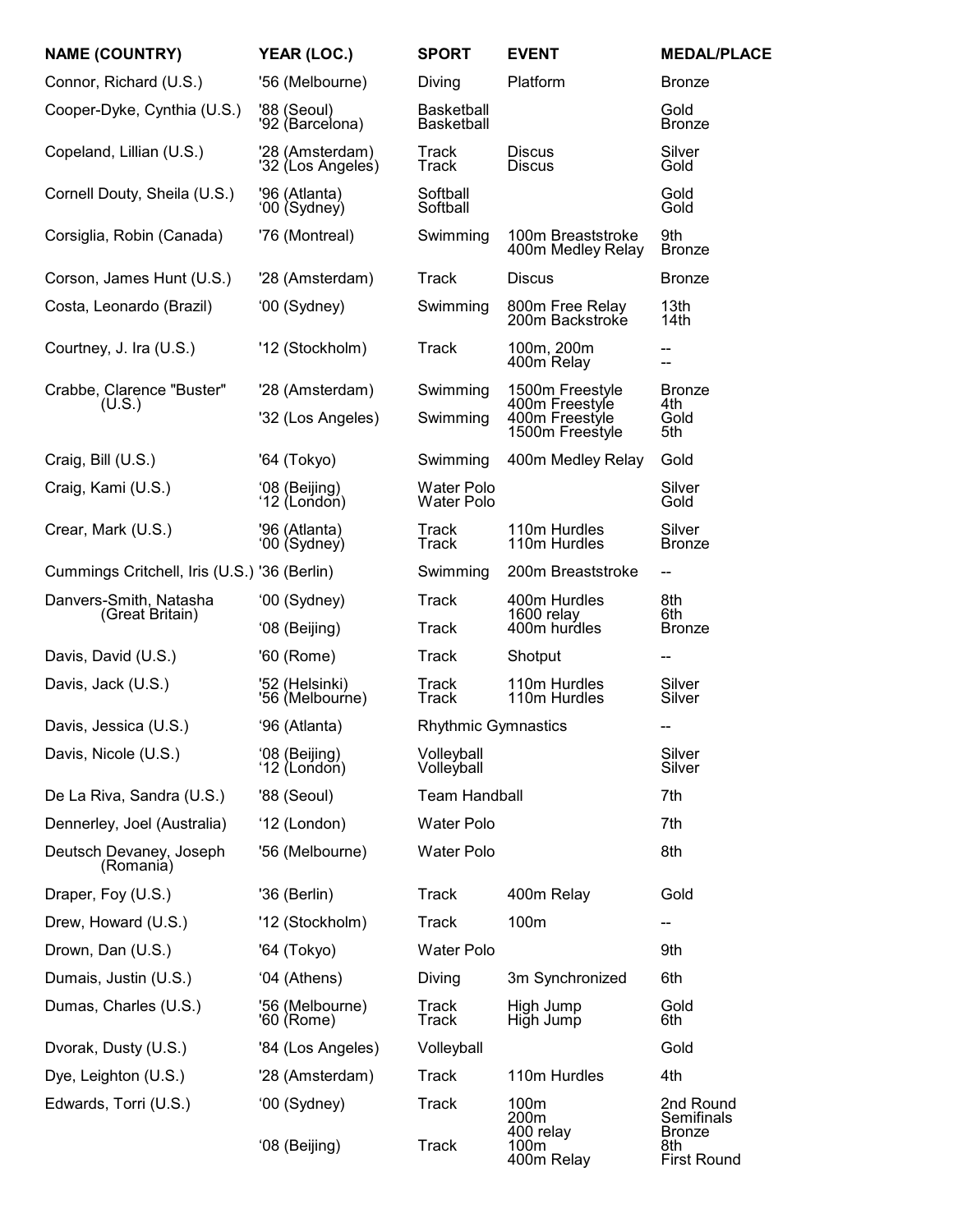| <b>NAME (COUNTRY)</b>                       | YEAR (LOC.)                                                    | <b>SPORT</b>                           | <b>EVENT</b>                                                             | <b>MEDAL/PLACE</b>                             |
|---------------------------------------------|----------------------------------------------------------------|----------------------------------------|--------------------------------------------------------------------------|------------------------------------------------|
| Ekpenyong, Udeme (Nigeria)                  | '92 (Barcelona)<br>'96 (Atlanta)                               | Track<br><b>Track</b>                  | 1600m Relay<br>1600m Relay                                               | Finals (dns)                                   |
| Erdelyi, Zsofia (Hungary)                   | '12 (London)                                                   | <b>Track</b>                           | Marathon                                                                 | 92nd                                           |
| Erese, William (Nigeria)                    | '96 (Atlanta)                                                  | <b>Track</b>                           | 110m Hurdles                                                             |                                                |
| Espar, Anni (Spain)                         | '12 (London)                                                   | <b>Water Polo</b>                      |                                                                          | Silver                                         |
| Evans, Janet (U.S).                         | '88 (Seoul)                                                    | Swimming                               | 400mlM<br>400m Freestyle<br>800m Freestyle                               | Gold<br>Gold<br>Gold                           |
|                                             | '92 (Barcelona)                                                | Swimming                               | 400m Freestyle<br>800m Freestyle                                         | Silver<br>Gold                                 |
|                                             | '96 (Atlanta)                                                  | Swimming                               | 400m Freestyle<br>800m Freestyle                                         | 6th                                            |
| Evans, Roy (U.S.)                           | '20 (Antwerp)                                                  | Track                                  | <b>Discus</b>                                                            | --                                             |
| Fagbenle, Temi (Great Britain) '12 (London) |                                                                | <b>Basketball</b>                      |                                                                          | --                                             |
| Fahrner, Thomas<br>(West Germany)           | '84 (Los Angeles)                                              | Swimming                               | 200m Freestyle<br>400m Freestyle<br>800m Free Relay                      | <b>Bronze</b><br>9th<br>Silver                 |
|                                             | '88 (Seoul)                                                    | Swimming                               | 200m Freestyle<br>100m Freestyle<br>800m Free Relay<br>400m Free Relay   | 8th<br><b>Bronze</b><br>6th                    |
| Fargus, Joanna (Great Britain) '00 (Sydney) |                                                                | Swimming                               | 200m Backstroke                                                          | 9th                                            |
| Farrell, Margaux (France)                   | '12 (London)                                                   | Swimming                               | 800m Free Relay                                                          | <b>Bronze</b>                                  |
| Faust, Joseph (U.S.)                        | '60 (Rome)                                                     | <b>Track</b>                           | High Jump                                                                | 17 <sub>th</sub>                               |
| Felix, Allyson (U.S.)                       | '04 (Athens)<br>'08 (Beijing)                                  | Track<br><b>Track</b>                  | 200m<br>200m<br>1600m Relay<br>100m<br>200m<br>400m Relay<br>1600m Relay | Silver<br>Silver                               |
|                                             | '12 (London)                                                   | <b>Track</b>                           |                                                                          | Gold<br>5th<br>Gold<br>Gold<br>Gold            |
| Findlay, Conn (U.S.)                        | '56 (Melbourne)<br>'60 (Rome)<br>'64 (Tokyo)<br>'76 (Montréal) | Rowing<br>Rowing<br>Rowing<br>Yachting | Pair Oars w/ Cox.<br>Pair Oars w/ Cox.<br>Pair Oars w/ Cox.<br>Tempest   | Gold<br><b>Bronze</b><br>Gold<br><b>Bronze</b> |
| Finneran Rittenhouse,<br>Sharon (U.S.)      | '64 (Tokyo)                                                    | Swimming                               | 400m Indv'l Medley                                                       | Silver                                         |
| Fitch, AI (U.S.)                            | '36 (Berlin)                                                   | <b>Track</b>                           | 1600m Relay                                                              | Silver                                         |
| Fitzpatrick, Ken (Canada)                   | '84 (Los Angeles)                                              | Swimming                               | 200m Breaststroke                                                        | 5th                                            |
| Float, Jeff (U.S.)                          | '80 (Moscow)*<br>'84 (Los Angéles)                             | Swimming<br>Swimming                   | 400m Freestyle<br>800m Free Relay<br>200m Free                           | Gold<br>4th                                    |
| Ford, Michelle (Australia)                  | '76 (Montreal)                                                 | Swimming                               | 200m Freestyle                                                           | 16th                                           |
|                                             | '80 (Moscow)                                                   | Swimming                               | 200m Butterfly<br>800m Freestyle<br>400m Freestyle<br>200m Butterfly     | 16th<br>Gold<br>4th<br><b>Bronze</b>           |
| Fredriksson, Anette<br>(Sweden)             | '76 (Montreal)                                                 | Swimming                               | 100m Breaststroke<br>200m Breaststroke<br>400m Medley Relay              | 21st<br>24th<br>10th                           |
| Frischknecht, Paulo<br>(Portugal)           | '76 (Montreal)                                                 | Swimming                               | 200m Freestyle<br>100m Butterfly<br>200m Butterfly<br>800m Free Rélay    | 51st<br>41st<br>37th<br>17th<br>14th           |
|                                             | '80 (Moscow)                                                   | Swimming                               | 400m Medley Rélay<br>200m Freestyle<br>400m Freestyle<br>100m Butterfly  | 21st<br>--<br>23rd                             |
| Furniss, Bruce (U.S.)                       | '76 (Montreal)                                                 | Swimming                               | 200m Freestyle<br>800m Free Relay                                        | Gold<br>Gold                                   |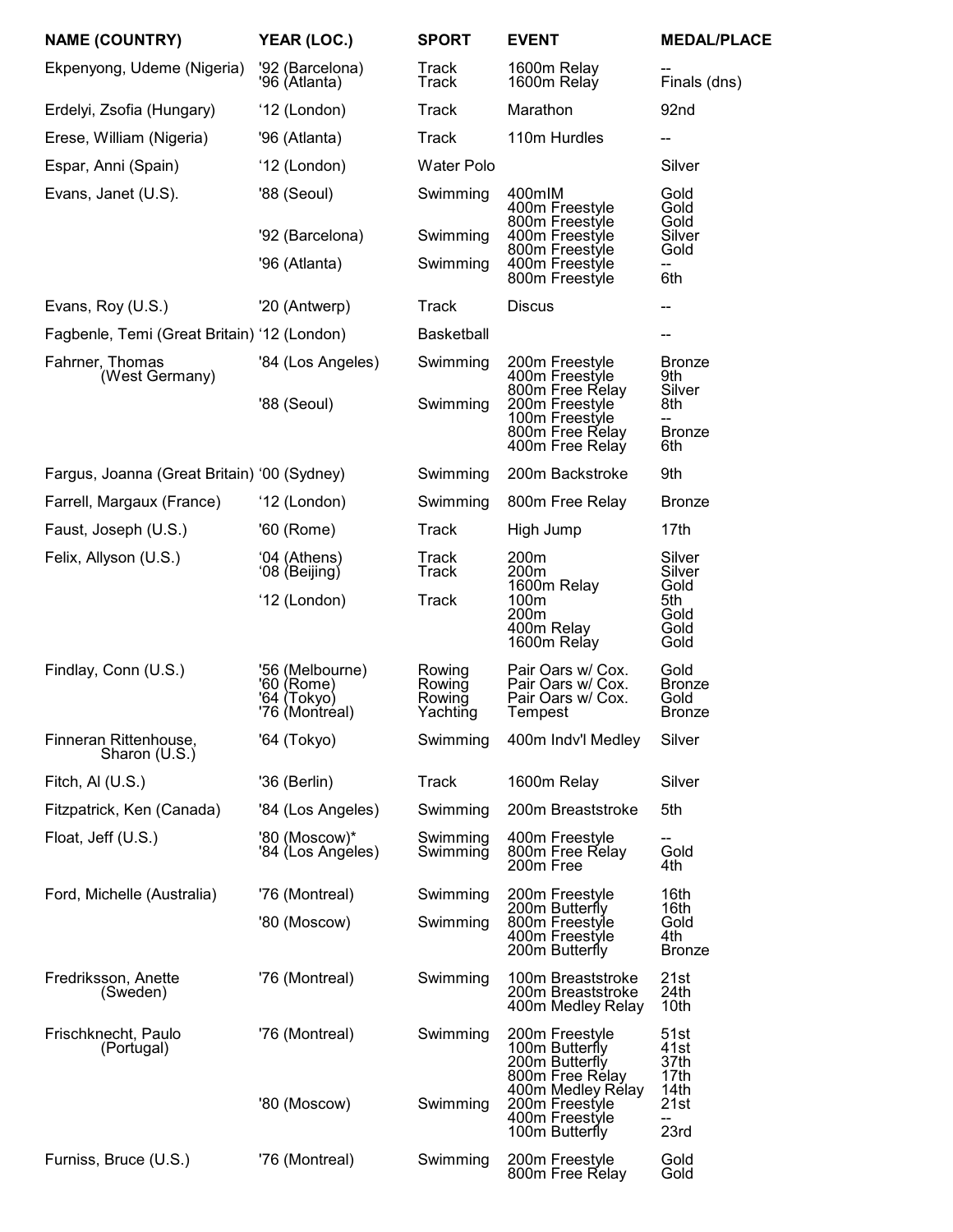| <b>NAME (COUNTRY)</b>                        | YEAR (LOC.)                                       | <b>SPORT</b>                     | <b>EVENT</b>                                                                                                                                                                                                                                                                    | <b>MEDAL/PLACE</b>                                                                     |
|----------------------------------------------|---------------------------------------------------|----------------------------------|---------------------------------------------------------------------------------------------------------------------------------------------------------------------------------------------------------------------------------------------------------------------------------|----------------------------------------------------------------------------------------|
| Furniss, Steve (U.S.)                        | '72 (Munich)                                      | Swimming                         | 200m Indv'l Medley<br>400m Indv'l Medley                                                                                                                                                                                                                                        | <b>Bronze</b><br>4th                                                                   |
|                                              | '76 (Montreal)                                    | Swimming                         | 400m Indv'l Medley                                                                                                                                                                                                                                                              | 6th                                                                                    |
| Galitzen, Michael (U.S.)<br>("Mickey Riley") | '28 (Amsterdam)                                   | Diving                           | Springboard<br>Platform                                                                                                                                                                                                                                                         | Silver<br><b>Bronze</b>                                                                |
|                                              | '32 (Los Angeles)                                 | Diving                           | Springboard<br>Platform                                                                                                                                                                                                                                                         | Gold<br>Silver                                                                         |
| Garapick, Nancy (Canada)                     | '76 (Montreal)                                    | Swimming                         | 100m Backstroke<br>200m Backstroke                                                                                                                                                                                                                                              | <b>Bronze</b><br><b>Bronze</b>                                                         |
|                                              | '80 (Moscow)                                      | Swimming                         | 200m Freestyle<br>400m Indv'l Medley                                                                                                                                                                                                                                            | --<br>--                                                                               |
| Gardell, Stina (Sweden)                      | '12 (London)                                      | Swimming                         | 200m Indv'l Medley<br>400m Indv'l Medley                                                                                                                                                                                                                                        | 20th<br>14th                                                                           |
| Gardner, Gabe (U.S.)                         | '04 (Athens)<br>'08 (Beijing)                     | Volleyball<br>Volleyball         |                                                                                                                                                                                                                                                                                 | 4th<br>Gold                                                                            |
| Gardner, Randy (U.S.)                        | '76 (Innsbruck)                                   | Figure<br><b>Skating</b>         | Pairs w/ Tai<br><b>Babilonia</b>                                                                                                                                                                                                                                                | 5th                                                                                    |
|                                              | '80 (Lake Placid)                                 | Figure<br><b>Skating</b>         | Pairs w/ Tai<br><b>Babilonia</b>                                                                                                                                                                                                                                                | --                                                                                     |
| Gilchrist, Allen (Canada)                    | '48 (London)                                      | Swimming                         | 400m Free<br>1500m Free<br>800m Free Relay                                                                                                                                                                                                                                      | --<br>--                                                                               |
|                                              | '52 (Helsinki)                                    | Swimming                         | 400m Free<br>1500m Free<br>800m Free Relay                                                                                                                                                                                                                                      | --                                                                                     |
| Gilchrist, John "Sandy"<br>(Canada)          | '64 (Tokyo)<br>'68 (Mexico City)                  | Swimming<br>Swimming             | 400m Indv'l Medley<br>100m Freestyle<br>400m Freestyle<br>1500m Freestyle<br>400m Free Relay<br>800m Free Relay<br>400m Medley Rélay<br>200m Indv'l Medley<br>400m Indv'l Medley<br>100m Freestyle<br>200m Freestyle<br>400m Free Relay<br>800m Free Relay<br>400m Medley Rélay | 5th<br>--<br>--<br>--<br>--<br>--<br>--<br>6th<br>5th<br>--<br>--<br>7th<br>4th<br>7th |
| Gilhula, James (U.S.)                        | '32 (Los Angeles)                                 | Swimming                         | 400m Freestyle                                                                                                                                                                                                                                                                  | --                                                                                     |
| Gilkes, James (Guyana)                       | '76 (Montreal)                                    | Track                            | 100m                                                                                                                                                                                                                                                                            | --                                                                                     |
| Gingsjo, Bengt (Sweden)                      | '72 (Munich)<br>'76 (Montreal)                    | Swimming<br>Swimming             | 400m Freestyle<br>1500m Freestyle<br>400m Indv'l Medley<br>800m Free Relay<br>200m Freestyle<br>400m Freestyle<br>800m Free Relay                                                                                                                                               | 6th<br>4th<br>6th<br>4th<br>27th<br>28th<br>7th                                        |
| Gleie, Katrin (Denmark)                      | '00 (Sydney)                                      | Rowing                           | <b>Quadruple Sculls</b>                                                                                                                                                                                                                                                         | 6th                                                                                    |
| Gonzales, Mike (Puerto Rico)                 | '98 (Nagano)<br>'02 (Salt Lake City)              | <b>Bobsled</b><br><b>Bobsled</b> | 4-Man Bobsled<br>2-Man Bobsled                                                                                                                                                                                                                                                  | <b>DNS</b><br><b>DNS</b>                                                               |
| Gordien, Fortune (U.S.)                      | '48 (London)<br>'52 (Helsinkí)<br>'56 (Melbourne) | Track<br>Track<br>Track          | <b>Discus</b><br><b>Discus</b><br><b>Discus</b>                                                                                                                                                                                                                                 | <b>Bronze</b><br>4th<br>Silver                                                         |
| Graber, William Sr. (U.S.)                   | '32 (Los Angeles)<br>'36 (Berlin)                 | Track<br>Track                   | Pole Vault<br>Pole Vault                                                                                                                                                                                                                                                        | 4th<br>5th                                                                             |
| Green, Bill (U.S.)                           | '80 (Moscow)*                                     | Track                            | 400m                                                                                                                                                                                                                                                                            | --                                                                                     |
| Green Vargas, Debbie (U.S.)                  | '80 (Moscow)*<br>'84 (Los Angeles)                | Volleyball<br>Volleyball         |                                                                                                                                                                                                                                                                                 | Silver                                                                                 |
| Greenbaum, Dan (U.S.)                        | '92 (Barcelona)                                   | Volleyball                       |                                                                                                                                                                                                                                                                                 | <b>Bronze</b>                                                                          |
| Greene, Paul (Australia)                     | '96 (Atlanta)                                     | <b>Track</b>                     | 400m<br>400m Relay<br>1600m Relay                                                                                                                                                                                                                                               | Quarterfinals<br>Semifinals<br>Semifinals                                              |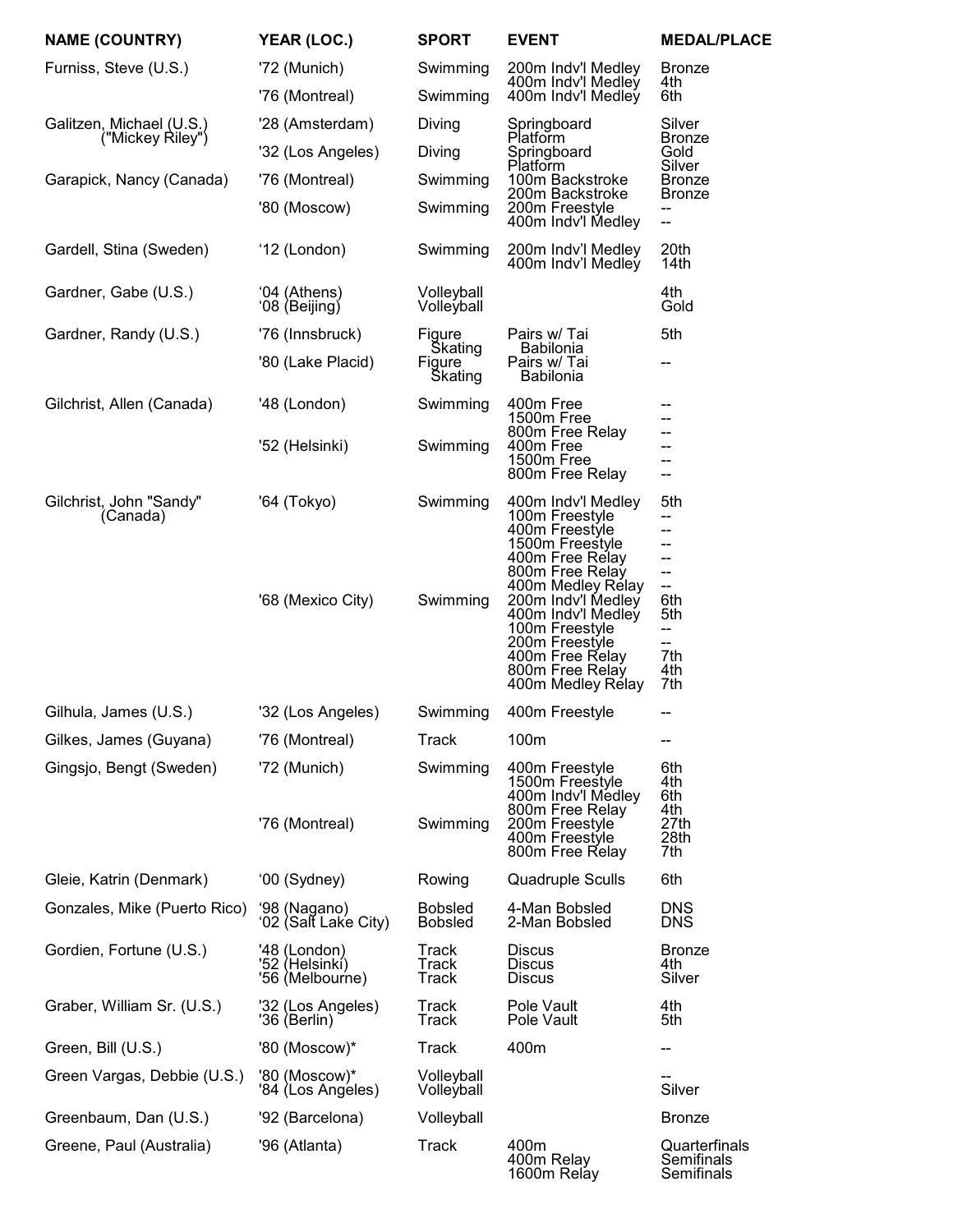| <b>NAME (COUNTRY)</b>                    | YEAR (LOC.)                       | <b>SPORT</b>                                | <b>EVENT</b>                                                                  | <b>MEDAL/PLACE</b>          |
|------------------------------------------|-----------------------------------|---------------------------------------------|-------------------------------------------------------------------------------|-----------------------------|
| Griffin, Kenneth (U.S.)                  | '36 (Berlin)                      | Gymnastics                                  |                                                                               | Team--10th                  |
| Haaf, Dietmar (Germany)                  | '92 (Barcelona)                   | <b>Track</b>                                | Long Jump                                                                     | --                          |
| Hallock, Jeanne (U.S.)                   | '64 (Tokyo)                       | Swimming                                    | 100m Freestyle                                                                | 9th                         |
| Hammer, Richard (U.S.)                   | '64 (Tokyo)                       | Volleyball                                  |                                                                               | 9th                         |
| Handelsman, Mark (Israel)                | '84 (Los Angeles)                 | <b>Track</b>                                | 400m<br>800m                                                                  | --<br>--                    |
| Haney Neville, Jeannie (U.S.)            | '76 (Montreal)                    | Swimming                                    | 400m Indv'l Medley                                                            | 9th                         |
| Harris, Charles (U.S.)                   | '92 (Barcelona)                   | Water Polo                                  |                                                                               | 4th                         |
| Harrison, Reginald (U.S.)                | '28 (Amsterdam)                   | Water Polo                                  |                                                                               |                             |
| Hartley, Blythe (Canada)                 | '00 (Sydney)                      | Diving                                      | 3m Springboard<br>3m Synchronized                                             | 10th<br>5th                 |
|                                          | '04 (Athens)                      | Diving                                      | 3m Springboard<br>3m Synchronized<br>10m Synchronized                         | 5th<br>7th<br><b>Bronze</b> |
|                                          | '08 (Beijing)                     | Diving                                      | 3m Springboard                                                                | 4th                         |
| Hayes, Brittany (U.S.)                   | '08 (Beijing)                     | <b>Water Polo</b>                           |                                                                               | Silver                      |
| Heck, Kathryn Ann (U.S.)                 | '68 (Mexico City)                 | Volleyball                                  |                                                                               | 8th                         |
| Henricks, Jon (Australia)                | '56 (Melbourne)                   | Swimming                                    | 100m Freestyle<br>800m Free Relay                                             | Gold<br>Gold                |
|                                          | '60 (Rome)                        | Swimming                                    | 100m Freestyle                                                                |                             |
| Hernandez de Belmar,<br>Claudia (Mexico) | '88 (Seoul)                       | Tennis                                      |                                                                               |                             |
| Hogholm, Vagn (Denmark)                  | '88 (Seoul)                       | Swimming                                    | 400m Free Relay                                                               | --                          |
| Hoilett, Rupert (Jamaica)                | '64 (Tokyo)                       | <b>Track</b>                                | 400m                                                                          | --                          |
| Horton Racker, Joyce (U.S.)              | '52 (Helsinki)                    | Yachting                                    | Dragon                                                                        | 11th                        |
| Horton, William Sr. (U.S.)               | '52 (Helsinki)                    | Yachting                                    | Dragon                                                                        | 11th                        |
| House Helmath, Carolyn<br>(U.S.)         | '60 (Rome)                        | Swimming                                    | 400m Freestyle                                                                | --                          |
| Houser, Clarence "Bud"                   | '24 (Paris)                       | <b>Track</b>                                | <b>Discus</b>                                                                 | Gold<br>Gold                |
| (U.S.)                                   | '28 (Amsterdam)                   | Track                                       | Shotput<br><b>Discus</b>                                                      | Gold                        |
| Hoskins, Zoe (Canada)                    | '08 (Beijing)                     | Rowing                                      | Pairs                                                                         | 9th                         |
| Hosszu, Katinka (Hungary)                | '04 (Athens)<br>'08 (Beijing)     | Swimming<br>Swimming                        | 200m Freestyle<br>200m IM<br>400m IM                                          | Heats<br>Heats              |
|                                          | '12 (London)                      | Swimming                                    | 200m Butterfly<br>200m Indv'l Medley<br>400m Indv'l Medley<br>800m Free Relay | 9th<br>8th<br>4th<br>9th    |
| Hughes, Robert (U.S.)                    | '52 (Helsinki)<br>'56 (Melbourne) | <b>Water Polo</b><br>Water Polo<br>Swimming | 200m Breaststroke                                                             | 4th<br>5th<br>--            |
| Hume, Sylvia (New Zealand)               | '88 (Seoul)                       | Swimming                                    | 100m Backstroke<br>200m Backstroke                                            | --<br>--                    |
| Ilika, Josh (Mexico)                     | '00 (Sydney)<br>'04 (Athens)      | Swimming<br>Swimming                        | 100m Butterfly<br>200m Freestyle<br>100m Butterfly                            | 33rd<br>28th<br>33rd        |
| Iness, Sim (U.S.)                        | '52 (Helsinki)                    | <b>Track</b>                                | <b>Discus</b>                                                                 | Gold                        |
| Ishimatsu, Haley (U.S.)                  | '08 (Beijing)                     | Diving                                      | 10m Platform<br>10m Synchronized                                              | 14 <sup>th</sup><br>5th     |
| Ivie, Bryan (U.S.)                       | '92 (Barcelona)<br>'96 (Atlanta)  | Volleyball<br>Volleyball                    |                                                                               | <b>Bronze</b><br>9th        |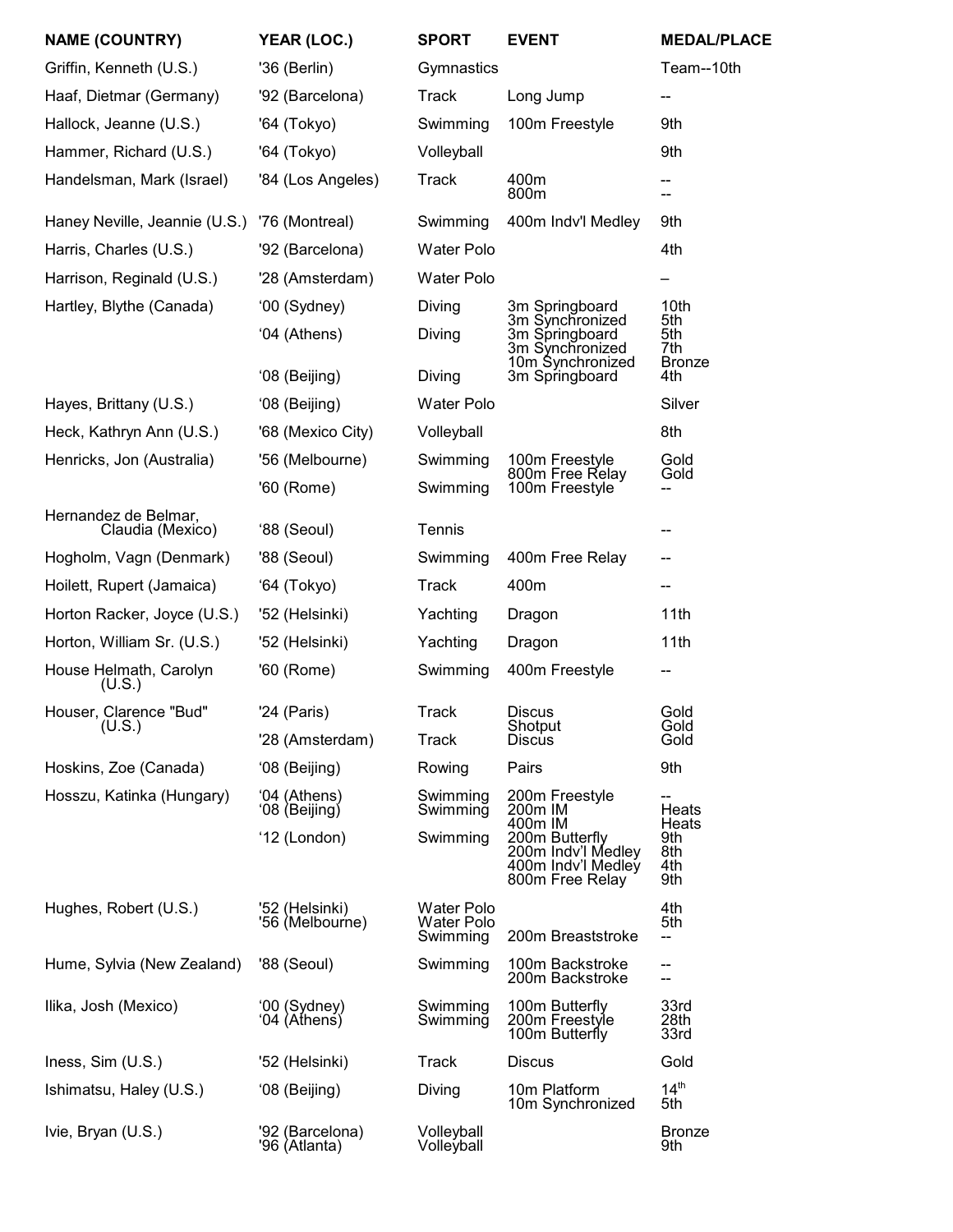| <b>NAME (COUNTRY)</b>                | YEAR (LOC.)                      | <b>SPORT</b>             | <b>EVENT</b>                                                              | <b>MEDAL/PLACE</b>                       |
|--------------------------------------|----------------------------------|--------------------------|---------------------------------------------------------------------------|------------------------------------------|
| Jacquin, Lisa (U.S.)                 | '88 (Seoul)<br>'92 (Barcelona)   | Equestrian<br>Equestrian | Show Jumping<br>Show Jumping                                              | Silver--Team<br>5th.<br>Team--17th       |
| Jeffrey, Rhi (U.S.)                  | '04 (Athens)                     | Swimming                 | 800m Free Relay                                                           | Gold                                     |
| Jensen, Larsen (U.S.)                | '04 (Athens)                     | Swimming                 | 400m Freestyle                                                            | 4th                                      |
|                                      | '08 (Beijing)                    | Swimming                 | 1500m Freestyle<br>400m Freestyle<br>1500m Freestyle                      | Silver<br><b>Bronze</b><br>5th           |
| Jewell, William (U.S.)               | '64 (Tokyo)<br>'68 (Mexicó City) | Canoeing<br>Canoeing     | Kayak-4<br>Kayak-4                                                        | --<br>--                                 |
| Johnson, William (U.S.)              | '68 (Mexico City)                | Swimming                 | 800m Free Relay                                                           | --                                       |
| Jones, Jacque (U.S.)                 | '96 (Atlanta)                    | <b>Baseball</b>          |                                                                           | <b>Bronze</b>                            |
| Jones, Sue (U.S.)                    | '68 (Mexico City)                | Swimming                 | 100m Breaststroke<br>400m Medley Relay                                    | --<br>--                                 |
| Jorgensen, Dan (U.S.)                | '88 (Seoul)                      | Swimming                 | 400m Freestyle<br>800m Free Relay                                         | 12th<br>Gold                             |
|                                      | '92 (Barcelona)                  | Swimming                 | 400m Freestyle<br>800m Free Relay                                         | 13th<br><b>Bronze</b>                    |
| Jorgensen, Lars (U.S.)               | '88 (Seoul)                      | Swimming                 | 1500m Freestyle                                                           | --                                       |
| Jorgensen, Ninja (U.S.)              | '68 (Mexico City)                | Volleyball               |                                                                           | 8th                                      |
| Kaer, Morton (U.S.)                  | '24 (Paris)                      | Track                    | Pentathlon                                                                | 5th                                      |
| Kaczor, Asia (Poland)                | '08 (Beijing)                    | Volleyball               |                                                                           | Prelims                                  |
| Kalache, Celso (Brazil)              | '72 (Munich)<br>'76 (Montreal)   | Volleyball<br>Volleyball |                                                                           | 10th<br>7th                              |
| Kapek, Julien (France)               | '04 (Athens)                     | Track                    | Triple Jump                                                               | 10th                                     |
| Kefalas, Tina (Greece)               | '12 (London)                     | Track                    | Marathon                                                                  | 104th                                    |
| Keller, Kalyn (U.S.)                 | '04 (Athens)                     | Swimming                 | 400m Freestyle<br>800m Freestyle                                          | 10th<br>8th                              |
| Keller, Klete (U.S.)                 | '00 (Sydney)                     | Swimming                 | 400m Freestyle<br>800m Free Relay                                         | <b>Bronze</b><br>Silver                  |
|                                      | '04 (Athens)                     | Swimming                 | 200m Freestyle<br>400m Freestyle<br>800m Free Relay                       | 4th<br><b>Bronze</b><br>Gold             |
|                                      | '08 (Beijing)                    | Swimming                 | 800m Free Relay                                                           | Gold                                     |
| Kelly, Fred (U.S.)                   | '12 (Stockholm)                  | Track                    | 110m Hurdles                                                              | Gold                                     |
| Ker, Mike (Canada)                   | '76 (Montreal)                   | Swimming                 | 1500m Freestyle                                                           | 18th                                     |
| Kerekjarto, Tamas<br>(Hungary)       | '96 (Atlanta)<br>'04 (Athens)    | Swimming<br>Swimming     | 50m Freestyle<br>200 IM<br>800m Free Relay                                | 55th<br>13th<br>16th                     |
|                                      | '08 (Beijing)                    | Swimming                 | 200m Butterfly<br>200m IM<br>800m Free Relay                              | Heats<br>Heats<br>Heats                  |
| Kessy, Jennifer (U.S.)               | '12 (London)                     | <b>Beach Volleyball</b>  |                                                                           | Silver                                   |
| Kimura, Eri (Japan)                  | '92 (Barcelona)                  | Swimming                 | 400IM                                                                     | 7th                                      |
| Kirkwood, David (U.S.)               | '64 (Tokyo)                      | Modern<br>Pentathlon     | Team                                                                      | Silver                                   |
| Kiss, Balazs (Hungary)               | '96 (Atlanta)                    | Track                    | Hammer                                                                    | Gold                                     |
| Klapkarek, Nicolai<br>(West Germany) | '84 (Los Angeles)                | Swimming                 | 200m Backstroke<br>200m Indv'l Medley<br>100m Backstroke                  | 6th<br>7th<br>15th                       |
| Klein, Hans (West Germany)           | '60 (Rome)<br>'64 (Tokyo)        | Swimming<br>Swimming     | 800m Free Relay<br>100m Freestyle<br>800m Free Relay<br>400m Medley Rélay | 7th<br><b>Bronze</b><br>Silver<br>Silver |
| Koch, Desmond (U.S.)                 | '56 (Melbourne)                  | Track                    | <b>Discus</b>                                                             | <b>Bronze</b>                            |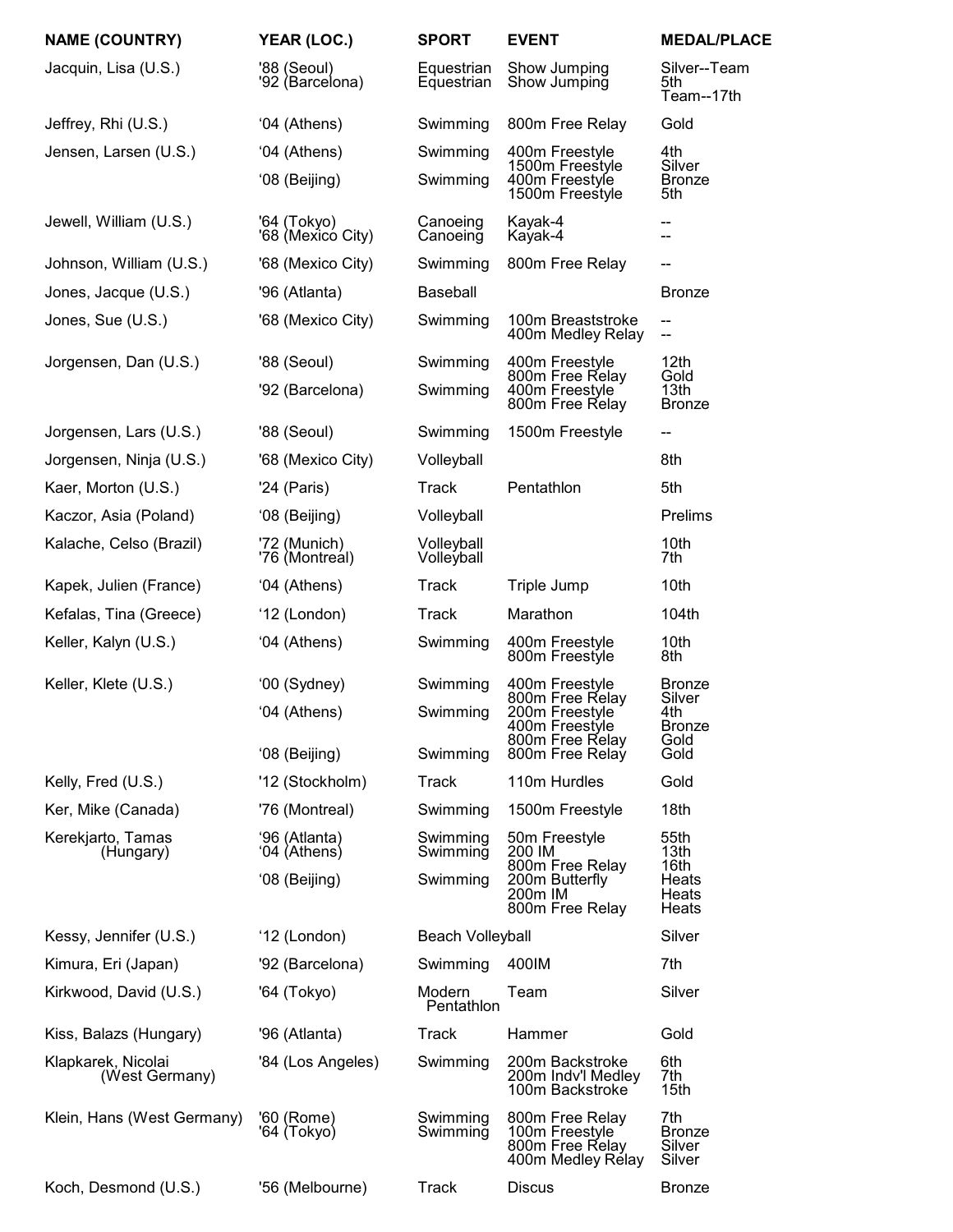| <b>NAME (COUNTRY)</b>            | YEAR (LOC.)                                                     | <b>SPORT</b>                                                       | <b>EVENT</b>                                                                                          | <b>MEDAL/PLACE</b>                     |
|----------------------------------|-----------------------------------------------------------------|--------------------------------------------------------------------|-------------------------------------------------------------------------------------------------------|----------------------------------------|
| Koh, Desmond (Singapore)         | '92 (Barcelona)                                                 | Swimming                                                           | 200m Indv'l Medley<br>400m Indv'l Medley<br>200m Breaststroke                                         | 31st<br>21st<br>32nd                   |
|                                  | '96 (Atlanta)                                                   | Swimming                                                           | 200m Breaststroke<br>200m Indv'l Medley<br>400m Indv'l Medley<br>400m Medley Relay<br>800m Free Relay | --<br>--<br>--<br>--<br>—              |
| Konoukh, Sofia (Russia)          | '00 (Sydney)<br>'04 (̀Athenś)<br>'08 (Beijing)<br>'12 (London)  | <b>Water Polo</b><br>Water Polo<br>Water Polo<br><b>Water Polo</b> |                                                                                                       | <b>Bronze</b><br>5th<br>7th<br>6th     |
| Konrads, John (Australia)        | '60 (Rome)                                                      | Swimming                                                           | 1500m Freestyle<br>400m Freestyle<br>800m Free Relay                                                  | Gold<br><b>Bronze</b><br><b>Bronze</b> |
|                                  | '64 (Tokyo)                                                     | Swimming                                                           | 1500m Freestyle                                                                                       | --                                     |
| Krayzelburg, Lenny (U.S.)        | '00 (Sydney)                                                    | Swimming                                                           | 100m Backstroke<br>200m Backstroke                                                                    | Gold<br>Gold<br>Gold                   |
|                                  | '04 (Athens)                                                    | Swimming                                                           | 400m Medley Relay<br>100m Backstroke<br>400m Medley Relay                                             | 4th<br>Gold                            |
| Krempel, Paul (U.S.)             | '20 (Antwerp)<br>'24 (Paris)<br>'28 (Amsterdam)                 | Gymnastics<br>Gymnastics Rings<br>Gymnastics Rings                 |                                                                                                       | 7th<br>7th                             |
| Krumpholz, J.W. (U.S.)           | '08 (Beijing)                                                   | <b>Water Polo</b>                                                  |                                                                                                       | Team--7th<br>Silver                    |
| Kurtz, Frank (U.S.)              | '32 (Los Angeles)<br>'36 (Berlin)                               | Diving<br>Diving                                                   | Platform<br>Platform                                                                                  | <b>Bronze</b><br>5th                   |
| Kwok, Mark (Hong Kong)           | '96 (Atlanta)                                                   | Swimming                                                           | 200m Butterfly<br>200m Indv'l Medley<br>400m Freestyle<br>400m Indv'l Medley<br>400m Freestyle        | --<br>--<br>--<br>—                    |
|                                  | '00 (Sydney)                                                    | Swimming                                                           | 200m Freestyle<br>200m Butterfly                                                                      | 30th<br>26th<br>32nd                   |
| LaBerge, Karen (U.S.)            | '80 (Moscow)*                                                   | Swimming                                                           | 800m Freestyle                                                                                        | --                                     |
| Landreth Brown, Debbie<br>(U.S.) | '80 (Moscow)*                                                   | Volleyball                                                         |                                                                                                       |                                        |
| Lang, Ronald (U.S.)              | '64 (Tokyo)                                                     | Volleyball                                                         |                                                                                                       | 9th                                    |
| Langerholc, Brigita (Slovenia)   | '00 (Sydney)                                                    | <b>Track</b>                                                       | 800m                                                                                                  | 4th                                    |
|                                  | '08 (Beijing)                                                   | Track                                                              | 1600 relay<br>800m                                                                                    | 1st Round<br>Semifinals                |
| Larrabee, Michael (U.S.)         | '64 (Tokyo)                                                     | <b>Track</b>                                                       | 400m<br>1600m Relay                                                                                   | Gold<br>Gold                           |
| Larson, Lance (U.S.)             | '60 (Rome)                                                      | Swimming                                                           | 100m Freestyle<br>400m Medley Relay                                                                   | Silver<br>Gold                         |
| Lea, James (U.S.)                | '56 (Melbourne)                                                 | <b>Track</b>                                                       | 400m                                                                                                  | --                                     |
| Lee, Sammy (U.S.)                | '48 (London)                                                    | Diving                                                             | Platform                                                                                              | Gold                                   |
|                                  | '52 (Helsinki)                                                  | Diving                                                             | Springboard<br>Platform                                                                               | <b>Bronze</b><br>Gold                  |
| Lefert, Clement (France)         | '08 (Beijing)<br>'12 (London)                                   | Swimming<br>Swimming                                               | 800m Free Relay<br>100m Butterfly<br>400m Free Relay<br>800m Free Relay                               | 10th<br>30th<br>Gold<br>Silver         |
| Lenard, Michael (U.S.)           | '84 (Los Angeles)                                               | <b>Team Handball</b>                                               |                                                                                                       | --                                     |
| Leslie, Lisa (U.S.)              | '96 (Atlanta)<br>'00 (Sydney)<br>'04 (̀Athenś)<br>'08 (Beijing) | <b>Basketball</b><br>Basketball<br><b>Basketball</b><br>Basketball |                                                                                                       | Gold<br>Gold<br>Gold<br>Gold           |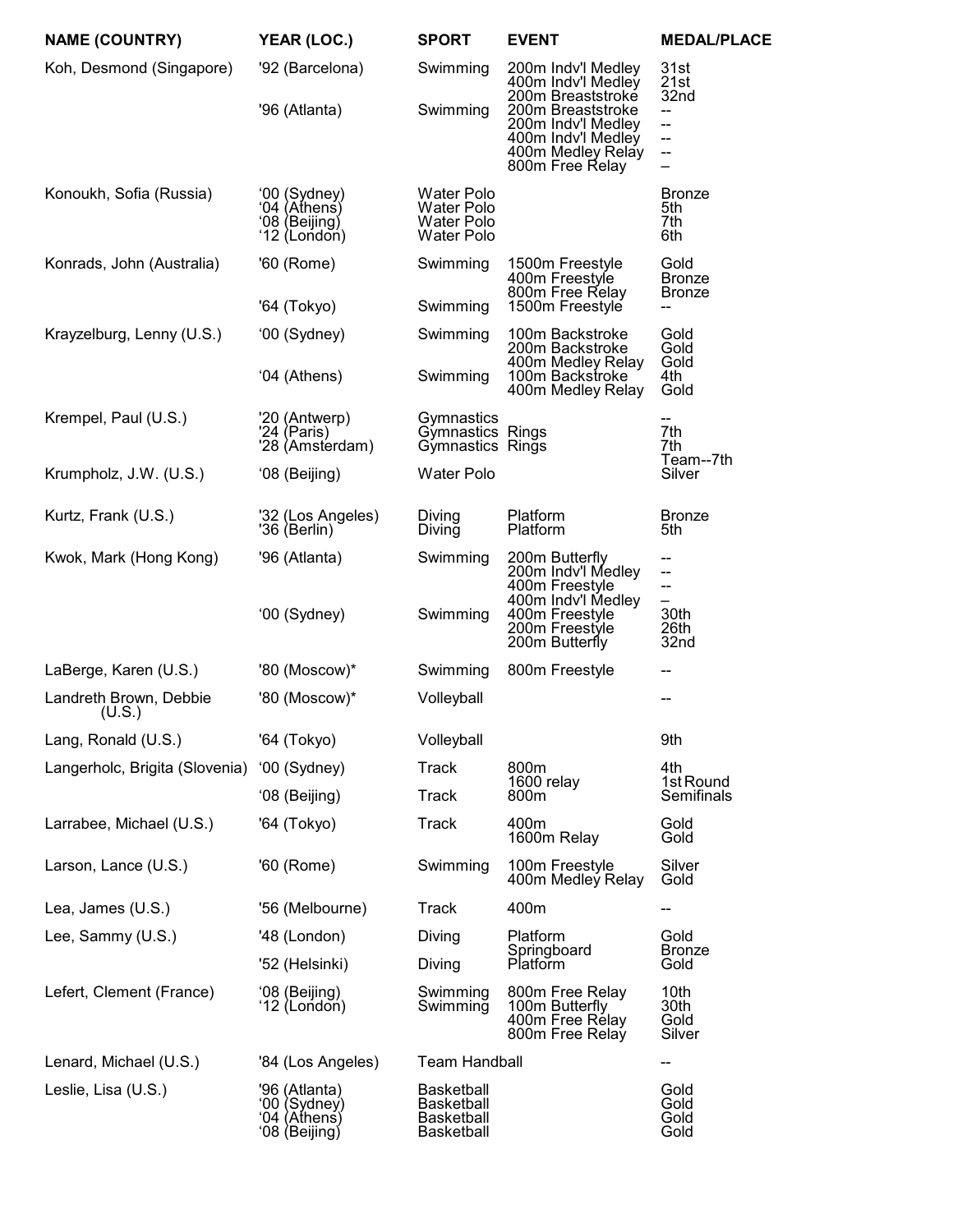| <b>NAME (COUNTRY)</b>                                  | YEAR (LOC.)                                          | <b>SPORT</b>                    | <b>EVENT</b>                                                                               | <b>MEDAL/PLACE</b>               |
|--------------------------------------------------------|------------------------------------------------------|---------------------------------|--------------------------------------------------------------------------------------------|----------------------------------|
| Li, Arthur (Hong Kong)                                 | '88 (Seoul)                                          | Swimming                        | 100m Freestyle                                                                             | --<br>--                         |
|                                                        | '92 (Barcelona)                                      | Swimming                        | 200m Freestyle<br>100m Freestyle<br>200m Freestyle<br>100m Butterfly<br>200m Indv'l Medley | 42nd<br>30th<br>38th<br>37th     |
|                                                        | '96 (Atlanta)                                        | Swimming                        | 50m Freestyle<br>100m Freestyle<br>100m Butterfly                                          | --<br>--<br>--                   |
| Lim, Lynette (Singapore)                               | '08 (Beijing)                                        | Swimming                        | 200m Freestyle<br>400m Freestyle                                                           | 36th<br>30th                     |
|                                                        | '12 (London)                                         | Swimming                        | 800m Freestyle<br>400m Freestyle<br>800m Freestyle                                         | 30th<br>30th<br>31st             |
| Lindberg, Per Ola (Sweden)                             | '60 (Rome)                                           | Swimming                        | 100m Freestyle<br>800m Free Relay                                                          | 8th<br>6th                       |
|                                                        | '64 (Tokyo)                                          | Swimming                        | 100m Freestyle<br>400m Medley Relay<br>400m Free Relay                                     | --<br>--<br>5th                  |
| Lindner, Dorte (Germany)                               | '00 (Sydney)                                         | Diving                          | Syncho. Springboard 7th<br>Springboard                                                     | <b>Bronze</b>                    |
| Long, Dallas (U.S.)                                    | '60 (Rome)<br>'64 (Tokyo)                            | Track<br>Track                  | Shotput<br>Shotput                                                                         | <b>Bronze</b><br>Gold            |
| Luna, Jashia (Mexico)                                  | '00 (Sydney)                                         | Diving                          | 3m Synchronized                                                                            | 6th                              |
|                                                        | '04 (Athens)                                         | Diving                          | 3m Springboard<br>10m Synchronized<br>10m Platform<br>3m Springboard                       | 19th<br>5th<br>13th<br>20th      |
| Lynn, Robert (U.S.)                                    | '00 (Sydney)                                         | <b>Water Polo</b>               |                                                                                            | 6 <sup>th</sup>                  |
| Mance, Josh (U.S.)                                     | '12 (London)                                         | Track                           | 1600m Relay                                                                                | Silver                           |
| Martin, Miklos "Nick"<br>(Hungary)                     | '52 (Helsinki)<br>'56 (Melbourne)                    | <b>Water Polo</b><br>Water Polo |                                                                                            | Gold<br>Gold                     |
| Mason, Mike (Canada)                                   | '92 (Barcelona)                                      | Swimming                        | 200m Breaststroke                                                                          | 23 <sup>rd</sup>                 |
| Maxie, Leslie (U.S.)                                   | '88 (Seoul)                                          | <b>Track</b>                    | 400m Hurdles                                                                               | --                               |
| Mayberry, Myra (Puerto Rico)                           | '92 (Barcelona)                                      | <b>Track</b>                    | 100m<br>400m                                                                               |                                  |
|                                                        | '96 (Atlanta)                                        | <b>Track</b>                    | 100m<br>200 <sub>m</sub>                                                                   | --<br>Quarterfinals<br>2nd Round |
| Mayer, Helene (Germany)                                | '28 (Amsterdam)<br>'32 (Los Angeles)<br>'36 (Berlin) | Fencing<br>Fencing<br>Fencing   | Foil<br>Foil<br>Foil                                                                       | Gold<br>5th<br>Silver            |
| Mayers, Natasha<br>(St. Vincent and<br>the Grenadines) | '00 (Sydney)<br>'04 (Athens)                         | Track<br>Track                  | 100m<br>100m                                                                               | 31st                             |
| McBreen, Tom (U.S.)                                    | '72 (Munich)                                         | Swimming                        | 400m Freestyle                                                                             | <b>Bronze</b>                    |
| McCormack, John (U.S.)                                 | '52 (Helsinki)                                       | Diving                          | Platform                                                                                   | 4th                              |
| McFadden Briggs, Miki (U.S.)                           | '68 (Mexico City)                                    | Volleyball                      |                                                                                            | 8th                              |
| McGeagh, Rich (U.S.)                                   | '64 (Tokyo)                                          | Swimming                        | 400m Medley Relay                                                                          | --                               |
| McGee, Pam (U.S.)                                      | '84 (Los Angeles)                                    | <b>Basketball</b>               |                                                                                            | Gold                             |
| McGwire, Mark (U.S.)                                   | '84 (Los Angeles)                                    | Baseball                        |                                                                                            | Silver                           |
| McIlroy, Ned (U.S.)                                    | '64 (Tokyo)                                          | <b>Water Polo</b>               |                                                                                            | 9th                              |
| McNaughton, Duncan<br>(Canada)                         | '32 (Los Angeles)                                    | Track                           | High Jump                                                                                  | Gold                             |
| Meadows, Earle (U.S.)                                  | '36 (Berlin)                                         | Track                           | Pole Vault                                                                                 | Gold                             |
| Meidl, Cliff (U.S.)                                    | '96 (Atlanta)<br>'00 (Sydney)                        | Canoeing<br>Canoeing            | <b>Kayak Fours</b><br>Kayak Doubles                                                        | Semis<br>Heats                   |
| Mellon, Muriel (U.S.)                                  | '48 (London)                                         | Swimming                        | 100m Backstroke                                                                            | 7th                              |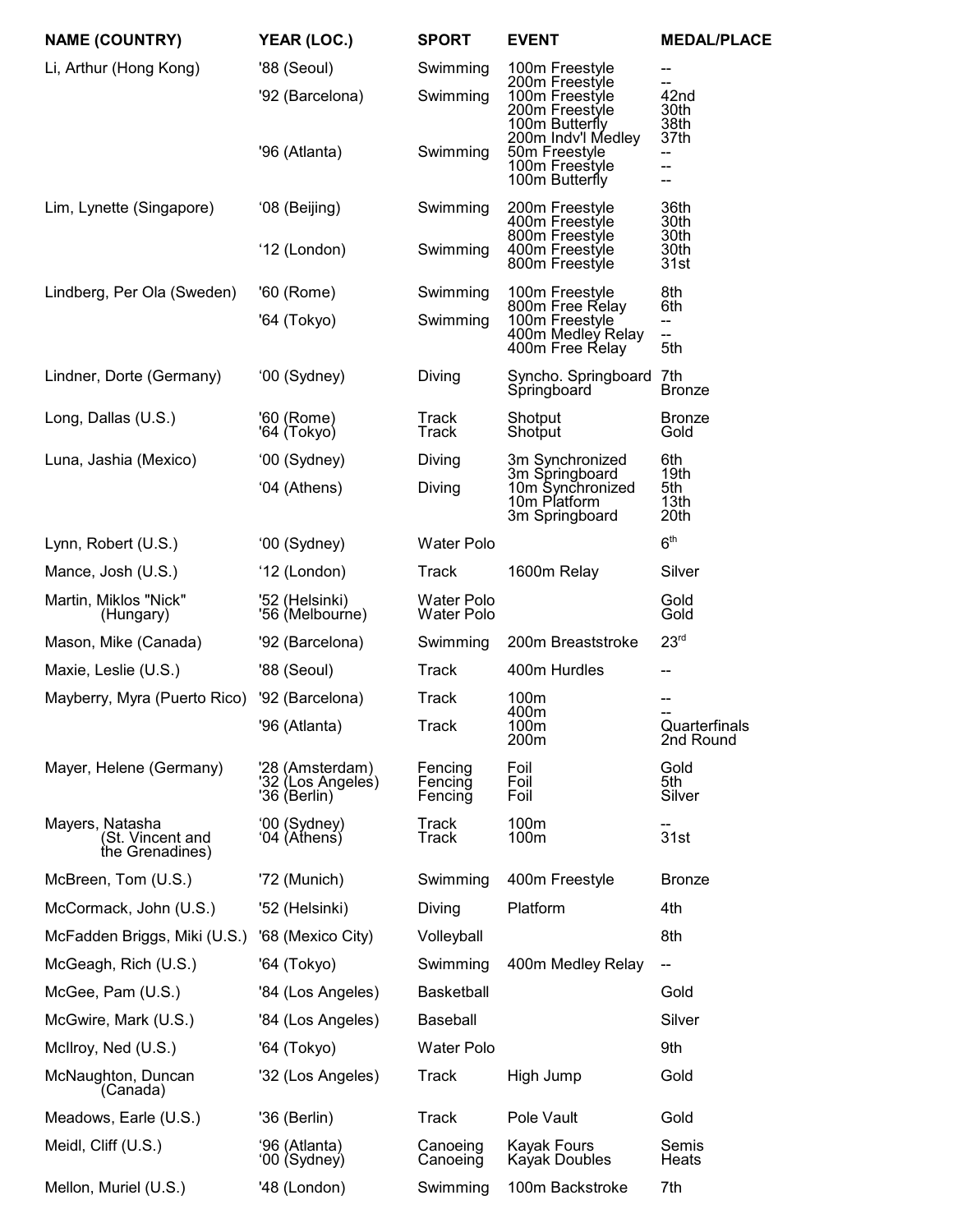| <b>NAME (COUNTRY)</b>                     | YEAR (LOC.)                                                             | <b>SPORT</b>                                                             | <b>EVENT</b>                                                                                 | <b>MEDAL/PLACE</b>                     |
|-------------------------------------------|-------------------------------------------------------------------------|--------------------------------------------------------------------------|----------------------------------------------------------------------------------------------|----------------------------------------|
| Mellouli, Ous (Tunisia)                   | '00 (Sydney)<br>'04 (Aṫhenṡ)                                            | Swimming<br>Swimming                                                     | 400m IM<br>200m IM<br>400m IM                                                                | 43rd<br>9th<br>5th                     |
|                                           | '08 (Beijing)                                                           | Swimming                                                                 | 1500m Freestyle<br>200m Freestyle<br>400m Freestyle                                          | 14th<br>Heats<br>5th                   |
|                                           | '12 (London)                                                            | Swimming                                                                 | 1500m Freestyle<br>1500m Freestyle<br>Marathon Swim 10K                                      | Gold<br><b>Bronze</b><br>Gold          |
| Mendel, Ingo (W. Germany)                 | '84 (Los Angeles)                                                       | <b>Basketball</b>                                                        |                                                                                              |                                        |
| Meszaros, Gergerly (Hungary) '04 (Athens) |                                                                         | Swimming                                                                 | 800m Free Relay                                                                              | <b>DNS</b>                             |
| Metcalf, Malcolm (U.S.)                   | '32 (Los Angeles)<br>'36 (Berlin)                                       | Track<br>Track                                                           | Javelin<br>Javelin                                                                           | 7th<br>--                              |
| Metcalfe, Ralph (U.S.)                    | '32 (Los Angeles)                                                       | Track                                                                    | 100m<br>200 <sub>m</sub>                                                                     | Silver<br><b>Bronze</b>                |
|                                           | '36 (Berlin)                                                            | <b>Track</b>                                                             | 100m<br>400m Relay                                                                           | Silver<br>Gold                         |
| Miller, Cheryl (U.S.)                     | '84 (Los Angeles)                                                       | <b>Basketball</b>                                                        |                                                                                              | Gold                                   |
| Miller, Inger (U.S.)                      | '96 (Atlanta)                                                           | Track                                                                    | 200m                                                                                         | 4th                                    |
|                                           | '00 (Sydney)                                                            | Track                                                                    | 400m Relay<br>Did Not Compete                                                                | Gold<br>--                             |
| Miller, Lennox (Jamaica)                  | '68 (Mexico City)                                                       | Track                                                                    | 100m                                                                                         | Silver                                 |
|                                           | '72 (Munich)                                                            | Track                                                                    | 400m Relay<br>100m<br>400m Relay                                                             | 4th<br><b>Bronze</b><br>--             |
| Mills, Les (New Zealand)                  | '60 (Rome)                                                              | <b>Track</b>                                                             | Shotput<br>Discus                                                                            | 11th<br>28th                           |
|                                           | '64 (Tokyo)                                                             | Track                                                                    | Shotput<br><b>Discus</b>                                                                     | 7th<br>21st                            |
|                                           | '68 (Mexico City)<br>'72 (Munich)                                       | Track<br>Track                                                           | Shotput<br>Shotput<br><b>Discus</b>                                                          | 11th<br>23rd<br>14th                   |
| Morales, Luis<br>(Puerto Rico)            | '84 (Los Angeles)                                                       | Track                                                                    | 100m<br>200 <sub>m</sub>                                                                     | Semis<br>Semis                         |
| Morozov, Vladimir (Russia)                | '12 (London)                                                            | Swimming                                                                 | 100m Backstroke<br>400m Free Relay<br>400m Medley Relay                                      | 10th tie<br><b>Bronze</b><br>12th      |
| Morris, Ron (U.S.)                        | '60 (Rome)                                                              | <b>Track</b>                                                             | Pole Vault                                                                                   | Silver                                 |
| Motridge, Edith (U.S.)                    | '36 (Berlin)                                                            | Swimming                                                                 | 100m Backstroke                                                                              | 4th                                    |
| Muglia, Pat (U.S.)                        | '88 (Seoul)                                                             | Yachting                                                                 | Tornado                                                                                      | --                                     |
| Munk, Annemarie<br>(Hong Kong)            | '88 (Seoul)                                                             | Swimming                                                                 | 100m Breaststroke<br>200m Breaststroke                                                       | --<br>--                               |
| Naber, John (U.S.)                        | '76 (Montreal)                                                          | Swimming                                                                 | 100m Backstroke<br>200m Backstroke<br>200m Freestyle<br>800m Free Relay<br>400m Medley Rélay | Gold<br>Gold<br>Silver<br>Gold<br>Gold |
| Nakano, Ayako (Japan)                     | '92 (Barcelona)                                                         | Swimming                                                                 | 100m Freestyle<br>400m Free Relay                                                            | 22nd                                   |
| Nagy, Gabor (Romania)                     | '52 (Helsinki)<br>'56 (Melbourne)                                       | <b>Water Polo</b><br>Water Polo                                          |                                                                                              | --<br>8th                              |
| Nagy, George (Canada)                     | '76 (Montreal)<br>'80 (Moscow)                                          | Swimming<br>Swimming                                                     | 200m Butterfly<br>200m Butterfly                                                             | 10th<br>--                             |
| Nellum, Bryshon (U.S.)                    | '12 (London)                                                            | Track                                                                    | 400m<br>1600m Relay                                                                          | 9th<br>Silver                          |
| Nelson, Lyle Barber (U.S.)                | '76 (Innsbruck)<br>'80 (Lake Placid)<br>'84 (Sarajevo)<br>'88 (Calgary) | <b>Biathlon</b><br><b>Biathlon</b><br><b>Biathlon</b><br><b>Biathlon</b> |                                                                                              | --<br>--                               |
| Norris, James (U.S.)                      | '52 (Helsinki)                                                          | Water Polo                                                               |                                                                                              | 4th                                    |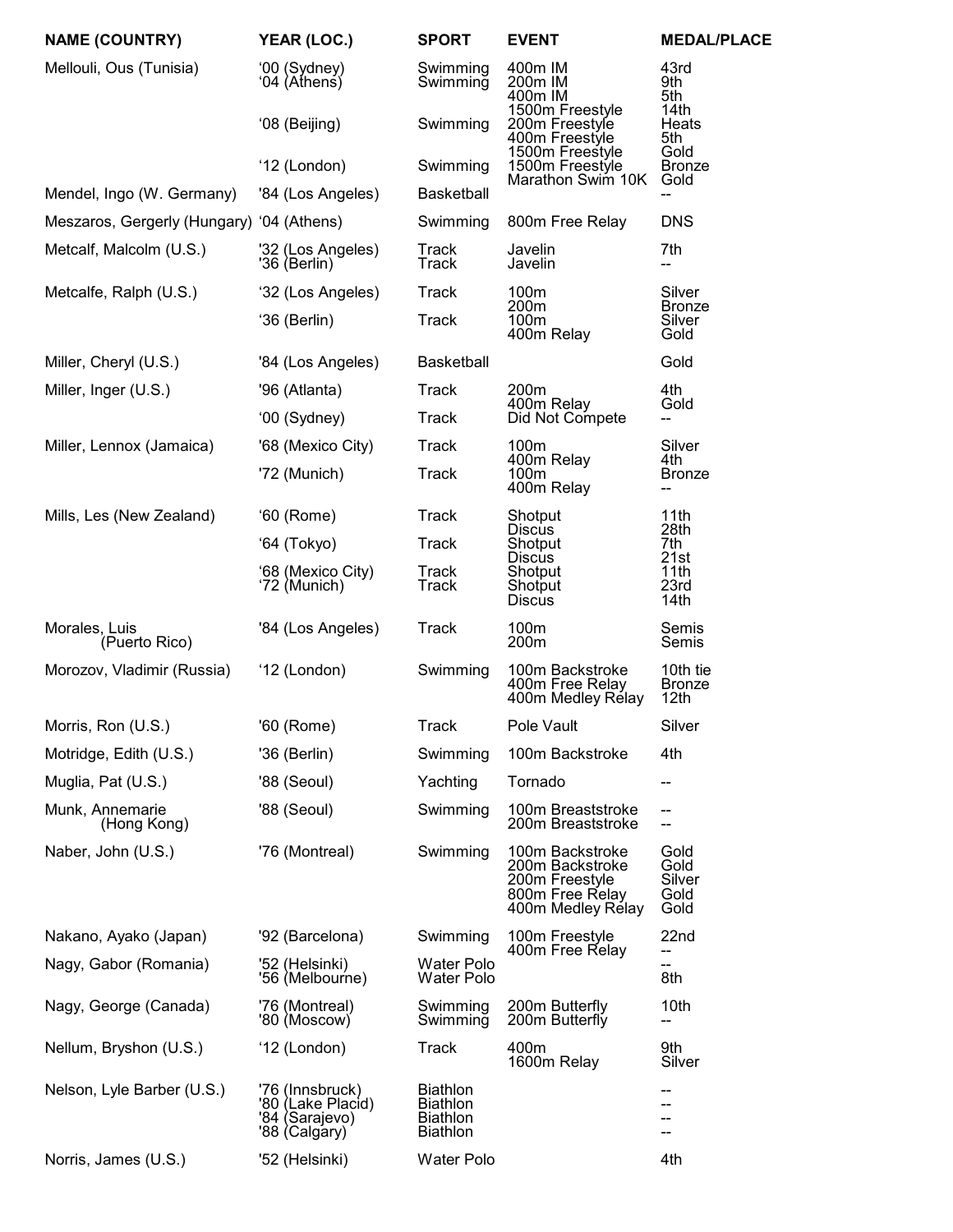| <b>NAME (COUNTRY)</b>                                  | YEAR (LOC.)                                                    | <b>SPORT</b>                                  | <b>EVENT</b>                                                              | <b>MEDAL/PLACE</b>                          |
|--------------------------------------------------------|----------------------------------------------------------------|-----------------------------------------------|---------------------------------------------------------------------------|---------------------------------------------|
| Novelo, Lupita (Mexico)                                | '92 (Barcelona)                                                | Tennis                                        | Singles<br><b>Doubles</b>                                                 | --                                          |
| Numano, Mimi (Japan)                                   | '80 (Moscow)                                                   | Swimming                                      | 100m Freestyle                                                            | --                                          |
| O'Brien, Michael (U.S.)                                | '84 (Los Angeles)                                              | Swimming                                      | 1500m Freestyle                                                           | Gold                                        |
| O'Brien, Parry (U.S.)                                  | '52 (Helsinki)<br>'56 (Melbourne)<br>'60 (Rome)<br>'64 (Tokyo) | Track<br>Track<br>Track<br><b>Track</b>       | Shotput<br>Shotput<br>Shotput<br>Shotput                                  | Gold<br>Gold<br>Silver<br>4th               |
| O'Hara, Michael (U.S.)                                 | '64 (Tokyo)                                                    | Volleyball                                    |                                                                           | 9th                                         |
| Okash, Ibrahim (Somalia)                               | '84 (Los Angeles)<br>'88 (Seoul)                               | Track<br>Track                                | 400m<br>800m                                                              | --<br>--                                    |
| Olivan, Jesus (Spain)                                  | '92 (Barcelona)<br>'96 (Atlanta)                               | Track<br>Track                                | Long Jump<br>Long Jump                                                    | --                                          |
| Omwansa, David (Kenya)                                 | '72 (Munich)<br>'76 (Montreal)                                 | Track<br>Track                                | 800m<br>800m                                                              | --                                          |
| Ong, Jeffrey (Malaysia)                                | '88 (Seoul)                                                    | Swimming                                      | 400m Freestyle<br>1500m Freestyle                                         | --                                          |
|                                                        | '92 (Barcelona)                                                | Swimming                                      | 200m Freestyle<br>400m Freestyle<br>1500m Freestyle                       | 33rd<br>39th<br>20th                        |
| Orban, Eva (Hungary)                                   | '04 (Athens)<br>'08 (Beijing)<br>'12 (London)                  | Track<br>Track<br><b>Track</b>                | <b>Hammer Throw</b><br><b>Hammer Throw</b><br><b>Hammer Throw</b>         | $\overline{\phantom{a}}$<br>Prelims<br>17th |
| Orwig, Bernice (U.S.)                                  | '00 (Sydney)                                                   | <b>Water Polo</b>                             |                                                                           | Silver                                      |
| Osuna, Rafael (Mexico)                                 | '68 (Mexico City)                                              | Tennis                                        | Doubles                                                                   | Gold                                        |
| O'Toole-Purcell, Maureen<br>(U.S.)                     | '00 (Sydney)                                                   | <b>Water Polo</b>                             |                                                                           | Silver                                      |
| Ottenbrite, Anne (Canada)                              | '84 (Los Angeles)                                              | Swimming                                      | 100m Breaststroke<br>200m Breaststroke<br>400m Medley Relay               | Silver<br>Gold<br><b>Bronze</b>             |
| Paddock, Charles (U.S.)                                | '20 (Antwerp)                                                  | <b>Track</b>                                  | 100m<br>200 <sub>m</sub>                                                  | Gold<br>Silver                              |
|                                                        | '24 (Paris)                                                    | Track                                         | 400m Relay<br>100m<br>200m                                                | Gold<br>5th<br>Silver                       |
|                                                        | '28 (Amsterdam)                                                | Track                                         | 200 <sub>m</sub>                                                          |                                             |
| Patton, Mel (U.S.)                                     | '48 (London)                                                   | <b>Track</b>                                  | 100m<br>200m<br>400m Relay                                                | 5th<br>Gold<br>Gold                         |
| Paulsen, John (U.S.)                                   | '32 (Los Angeles)                                              | Swimming                                      | 200m Breaststroke                                                         | --                                          |
| Pelle, Aniko<br>(Hungary in '04, '08,<br>ftaly in '12) | '04 (Athens)<br>'08 (Beijing)<br>'12 (London)                  | Water Polo<br>Water Polo<br><b>Water Polo</b> |                                                                           | 6th<br>4th<br>7th                           |
| Pedder, Margie (Great Britain) '00 (Sydney)            |                                                                | Swimming                                      | 200m Butterfly                                                            | 11th                                        |
| Pederson, Ivan (Denmark)                               | '68 (Mexico City)                                              | Swimming                                      | 100m Backstroke<br>200m Backstroke                                        | --                                          |
| Phuangthong, Dulyarit "Goh"<br>(Thailand)              | '96 (Atlanta)                                                  | Swimming                                      | 100m Backstroke<br>200m Backstroke<br>400m Medley Relay                   | --<br>--                                    |
|                                                        | '00 (Sydney)                                                   | Swimming                                      | 100m Backstroke<br>200m Butterfly                                         | 43rd<br>38th                                |
| Pickell, Steve (Canada)                                | '76 (Montreal)                                                 | Swimming                                      | 100m Backstroke<br>200m Butterfly<br>400m Medley Relay<br>800m Free Relay | 10th<br>10th<br>Silver<br>--                |
|                                                        | '80 (Moscow)                                                   | Swimming                                      | 100m Backstroke                                                           | --                                          |
| Pielen, Silke (W. Germany)                             | '72 (Munich)                                                   | Swimming                                      | 100m Backstroke<br>400m Medley Relay                                      | 8th<br><b>Bronze</b>                        |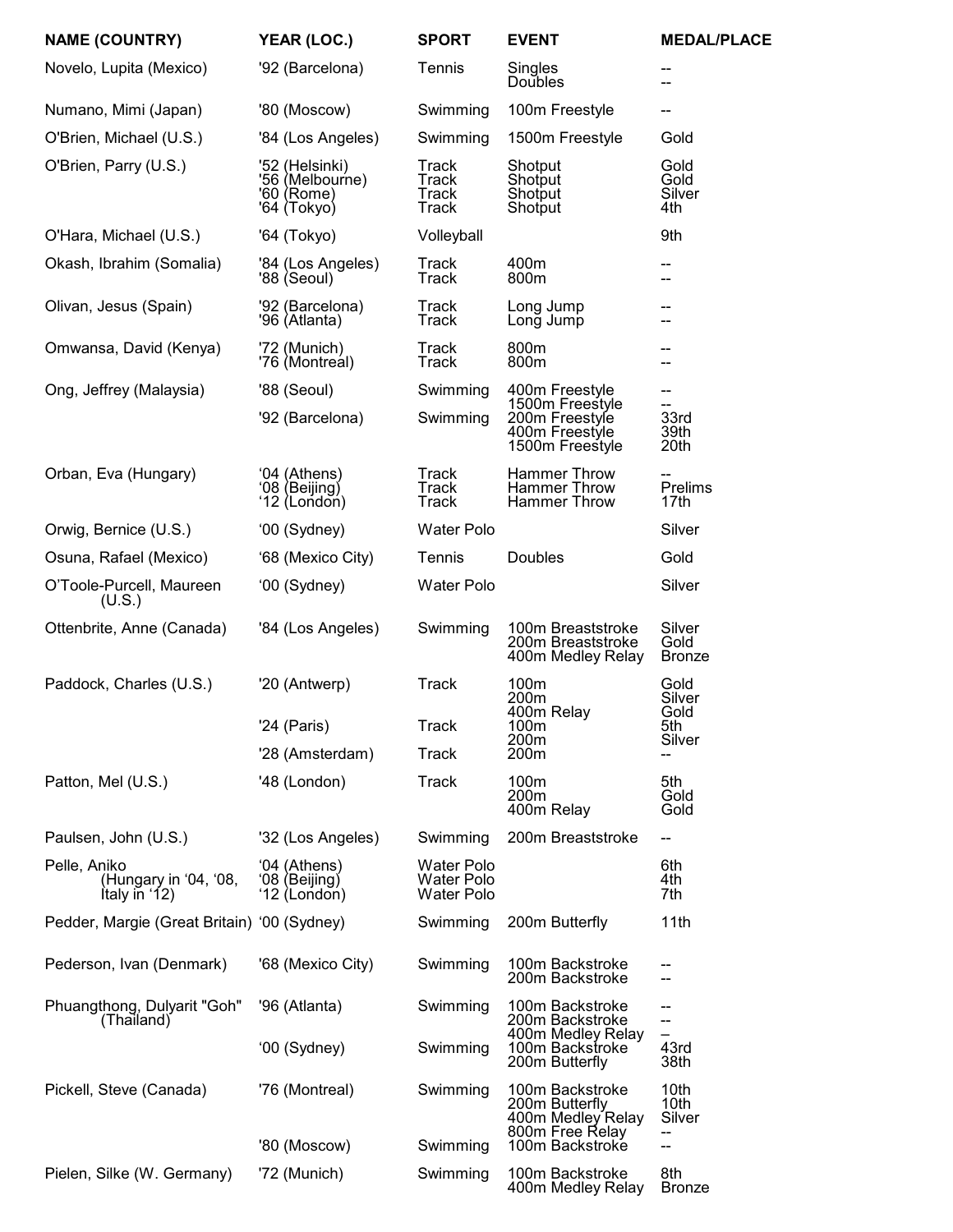| <b>NAME (COUNTRY)</b>                                         | YEAR (LOC.)                                                                                         | <b>SPORT</b>                                                   | <b>EVENT</b>                                                 | <b>MEDAL/PLACE</b>                          |
|---------------------------------------------------------------|-----------------------------------------------------------------------------------------------------|----------------------------------------------------------------|--------------------------------------------------------------|---------------------------------------------|
| Ping, Li Hong (China)                                         | '80 (Moscow)**<br>'84 (Los Angeles)                                                                 | Diving<br>Diving                                               | Springboard                                                  | 4th                                         |
| Place Brandel, Terry<br>(U.S. in '80,<br>West Germany in '84) | '80 (Moscow)*<br>'84 (Los Angéles)                                                                  | Volleyball<br>Volleyball                                       |                                                              |                                             |
| Ploessel, Velma Dunn (U.S.)                                   | '36 (Berlin)                                                                                        | Diving                                                         | Platform                                                     | Silver                                      |
| Poindexter, James (U.S.)                                      | '72 (Munich)                                                                                        | Shooting                                                       | Trap                                                         | 6th                                         |
| Pope-Irwin, Paula Jean Myers<br>(U.S.)                        | '52 (Helsinki)<br>'56 (Melbourne)<br>'60 (Rome)                                                     | Diving<br>Diving<br>Diving                                     | Platform<br>Platform<br>Platform<br>Springboard              | Silver<br><b>Bronze</b><br>Silver<br>Silver |
| Poseria, Ankur (India)                                        | '08 (Beijing)                                                                                       | Swimming                                                       | 100m Butterfly                                               | Heats                                       |
| Povazsay, Zoltan (Hungary)                                    | '08 (Beijing)                                                                                       | Swimming                                                       | 800m Free Relay                                              | <b>DNP</b>                                  |
| Powers, Pat (U.S.)                                            | '84 (Los Angeles)                                                                                   | Volleyball                                                     |                                                              | Gold                                        |
| Quance, Kristine (U.S.)                                       | '96 (Atlanta)                                                                                       | Swimming                                                       | 100m Breaststroke<br>200m Indv'l Medley<br>400m Medley Relay | 9th<br>Gold                                 |
| Quarrie, Don (Jamaica)                                        | '68 (Mexico City)<br>'72 (Munich)                                                                   | Track<br>Track                                                 | 200m<br>200m<br>400m Relay                                   | --<br>--<br>--                              |
|                                                               | '76 (Montreal)                                                                                      | Track                                                          | 100m<br>200m<br>1600m Relay                                  | Silver<br>Gold<br>5th                       |
|                                                               | '80 (Moscow)                                                                                        | <b>Track</b>                                                   | 100m<br>400m Relay<br>200m                                   | --<br><b>Bronze</b>                         |
|                                                               | '84 (Los Angeles)                                                                                   | <b>Track</b>                                                   | 200m<br>400m Relay                                           | Semis<br>Silver                             |
| Questad, Larry (U.S.)                                         | '68 (Mexico City)                                                                                   | <b>Track</b>                                                   | 200m                                                         | 6th                                         |
| Quintero, Cristian (Venezula)                                 | '12 (London)                                                                                        | Swimming                                                       | 200m Freestyle<br>400m Freestyle<br>400m Free Relay          | 22nd<br>16th<br>15th                        |
| Ralphs, Tony (U.S.)                                           | '64 (Tokyo)<br>'72 (Munich)                                                                         | Canoeing<br>Canoeing                                           | Kayak 2 and 4<br>Kayak 4                                     | --<br>--                                    |
| Ratanachote, Vicha (Thailand) '00 (Sydney)                    |                                                                                                     | Swimming                                                       | 200m Freestyle                                               | 43rd                                        |
| Richards, Alma (U.S.)                                         | '12 (Stockholm)                                                                                     | Track                                                          | High Jump                                                    | Gold                                        |
| Richardson, Dorothy "Dot"<br>(U.S.)                           | '96 (Atlanta)<br>'00 (Sydney)                                                                       | Softball<br>Softball                                           |                                                              | Gold<br>Gold                                |
| Ris, Wally (U.S.)                                             | '48 (London)                                                                                        | Swimming                                                       | 100m Freestyle<br>800m Free Relay                            | Gold<br>Gold                                |
| Rittenhouse, Ariel (U.S.)                                     | '08 (Beijing)                                                                                       | Diving                                                         | 3m Synchronized                                              | 4th                                         |
| Rodrigues, Pedro (Portugal)                                   | '92 (Barcelona)<br>'00 (Sydney)                                                                     | Track<br>Track                                                 | 400m Hurdles<br>400m Hurdles                                 | Semifinals                                  |
| Rodriguez, Amy (U.S.)                                         | '08 (Beijing)<br>'12 (London)                                                                       | Soccer<br>Soccer                                               |                                                              | Gold<br>Gold                                |
| Rodriguez, Carol<br>(Puerto Rico)                             | '08 (Beijing)                                                                                       | <b>Track</b>                                                   | 200m<br>400m                                                 | <b>First Round</b><br><b>First Round</b>    |
|                                                               | '12 (London)                                                                                        | Track                                                          | 400m                                                         | 17th                                        |
| Romary, Janice Lee York<br>(U.S.)                             | '48 (London)<br>'52 (Helsinkí)<br>'56 (Melbourne)<br>'60 (Rome)<br>'64 (Tokyo)<br>'68 (Mexicó City) | Fencing<br>Fencing<br>Fencing<br>Fencing<br>Fencing<br>Fencing | Foil<br>Foil<br>Foil<br>Foil<br>Foil<br>Foil                 | --<br>4th<br>4th<br>--<br>--<br>--          |
| Romero, Maria Elena<br>(Mexico)                               | '92 (Barcelona)<br>'96 (Atlanta)                                                                    | Diving<br>Diving                                               | Platform<br>3m Springboard                                   | 16th<br>Semifinals                          |
| Roney, Brian (U.S.)                                           | '80 (Moscow)*                                                                                       | Swimming                                                       | 400m Freestyle                                               | --                                          |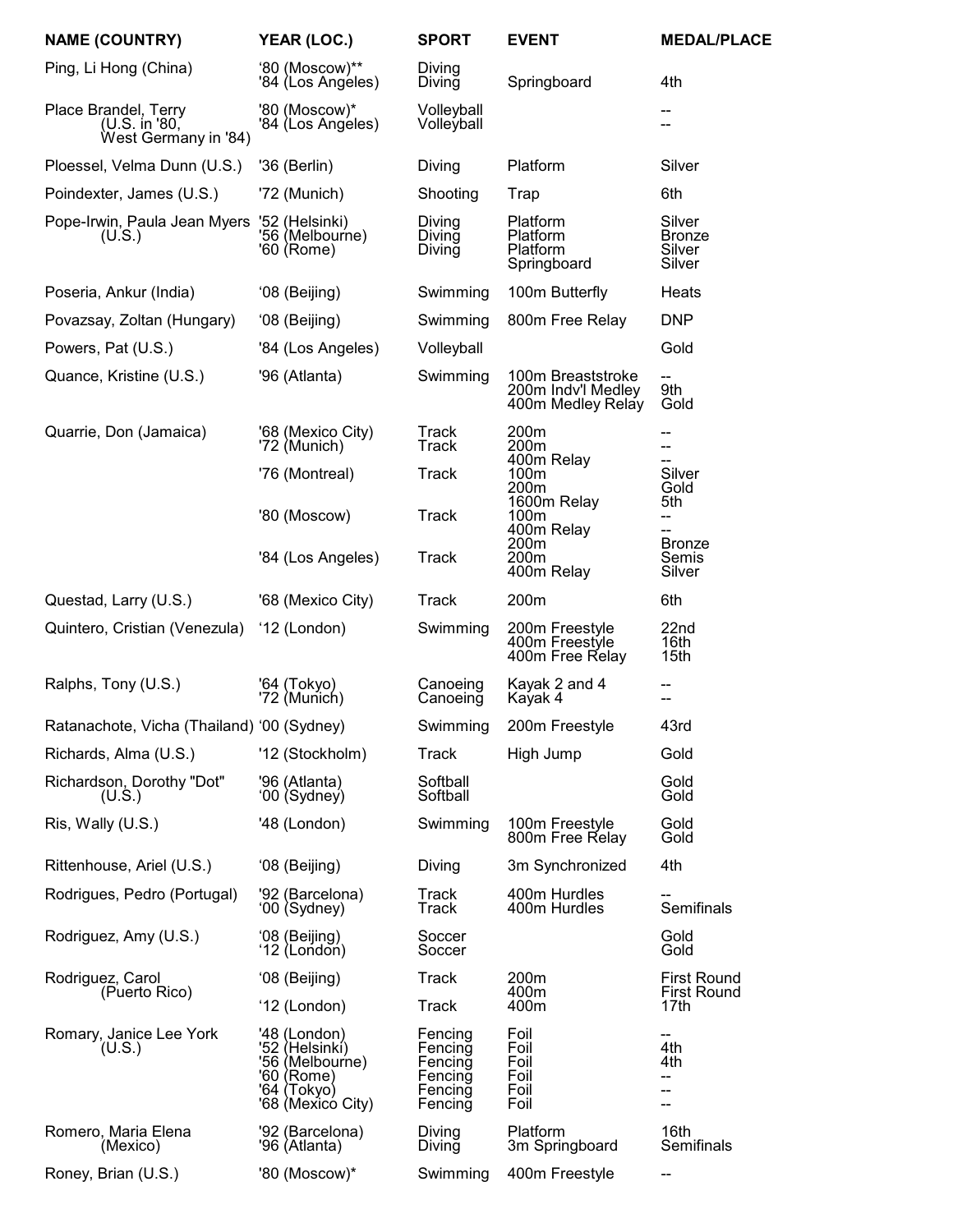| <b>NAME (COUNTRY)</b>                       | YEAR (LOC.)                                                   | <b>SPORT</b>                                   | <b>EVENT</b>                                                                                                             | <b>MEDAL/PLACE</b>                                                    |
|---------------------------------------------|---------------------------------------------------------------|------------------------------------------------|--------------------------------------------------------------------------------------------------------------------------|-----------------------------------------------------------------------|
| Ronson, Peter (Iceland)                     | '60 (Rome)                                                    | Track                                          | 110m Hurdles                                                                                                             | --                                                                    |
| Rose, Murray (Australia)                    | '56 (Melbourne)<br>'60 (Rome)                                 | Swimming<br>Swimming                           | 400m Freestyle<br>1500m Freestyle<br>800m Free Relay<br>400m Freestyle                                                   | Gold<br>Gold<br>Gold<br>Gold                                          |
|                                             |                                                               |                                                | 1500m Freestyle<br>800m Free Relay                                                                                       | Silver<br><b>Bronze</b>                                               |
| Ross, April (U.S.)                          | '12 (London)                                                  | <b>Beach Volleyball</b>                        |                                                                                                                          | Silver                                                                |
| Ross, William (U.S.)                        | '56 (Melbourne)                                               | <b>Water Polo</b>                              |                                                                                                                          | 5th                                                                   |
| Roth, George (U.S.)                         | '32 (Los Angeles)                                             |                                                | Gymnastics Club Swinging                                                                                                 | Gold                                                                  |
| Rothhammer Zorovich,<br>Keena (U.S.)        | '72 (Munich)                                                  | Swimming                                       | 200m Freestyle<br>400m Freestyle<br>800m Freestyle                                                                       | <b>Bronze</b><br>6th<br>Gold                                          |
| Rudd, Debbie<br>(Great Britain)             | '76 (Montreal)<br>'80 (Moscow)                                | Swimming<br>Swimming                           | 200m Breast<br>200m Breast                                                                                               | 8th<br>11th                                                           |
| Ruddins, Kim (U.S.)                         | '84 (Los Angeles)<br>'88 (Seoul)                              | Volleyball<br>Volleyball                       |                                                                                                                          | Silver<br>7th                                                         |
| Saari, Roy (U.S.)                           | '64 (Tokyo)                                                   | Swimming                                       | 400m Indv'l Medley<br>400m Freestyle<br>1500m Freestyle<br>800m Free Relay                                               | Silver<br>4th<br>7th<br>Gold                                          |
| Sakamoto, Makoto (U.S.)                     | '64 (Tokyo)<br>'72 (Munich)                                   | Gymnastics All Around<br>Gymnastics All Around |                                                                                                                          | Team--7th<br>Team--10th                                               |
| Salcedo, Hugo (U.S.)                        | '72 (Munich)                                                  | Soccer                                         |                                                                                                                          |                                                                       |
| Sanchez, Felix<br>(Dominican Republic)      | '00 (Sydney)<br>'04 (Athens)<br>'08 (Beijing)<br>'12 (London) | Track<br>Track<br>Track<br>Track               | 400m Hurdles<br>400m Hurdles<br>400m Hurdles<br>400m Hurdles<br>1600m Relay                                              | Semifinals<br>Gold<br><b>First Round</b><br>Gold<br>DQ                |
| Sandeno, Kaitlin (U.S.)                     | '00 (Sydney)<br>'04 (Athens)                                  | Swimming<br>Swimming                           | 800m Freestyle<br>400m Indv'l Medley<br>200m Butterfly<br>400m IM<br>400m Freestyle<br>200m Butterfly<br>800m Free Rélay | <b>Bronze</b><br>4th<br>5th<br>Silver<br><b>Bronze</b><br>4th<br>Gold |
| Sandlund, Asa (Sweden)                      | '96 (Atlanta)                                                 | Swimming                                       | 800m Free Relay                                                                                                          | 9th                                                                   |
| Sayner, Daniel (U.S.)                       | '80 (Moscow)*                                                 | Rowing                                         |                                                                                                                          |                                                                       |
| Schiller, George (U.S.)                     | '20 (Antwerp)                                                 | Track                                          | 400m                                                                                                                     | --                                                                    |
| Seagren, Bob (U.S.)                         | '68 (Mexico City)<br>'72 (Munich)                             | Track<br>Track                                 | Pole Vault<br>Pole Vault                                                                                                 | Gold<br>Silver                                                        |
| Sefton, William (U.S.)                      | '36 (Berlin)                                                  | Track                                          | Pole Vault                                                                                                               | 4th                                                                   |
| Seko, Toshihiko (Japan)                     | '84 (Los Angeles)<br>'88 (Seoul)                              | Track<br>Track                                 | Marathon<br>Marathon                                                                                                     | 14 <sub>th</sub><br>9th                                               |
| Seo, Jung-Hwa (South Korea) '10 (Vancouver) |                                                               | Freestyle<br>Skiing                            | Moguls                                                                                                                   | 21st                                                                  |
|                                             | '14 (Sochi)                                                   | Freestyle<br>Skiing                            | Moguls                                                                                                                   | 24th                                                                  |
| Serpas, Edgardo (Tony)<br>(El Salvador)     | '00 (Sydney)                                                  | Track                                          | 100m                                                                                                                     | 1st Round                                                             |
| Severa, Ronald (U.S.)                       | '56 (Melbourne)<br>'60 (Rome)                                 | <b>Water Polo</b><br><b>Water Polo</b>         |                                                                                                                          | 5th<br>7th                                                            |
| Shadden, John (U.S.)                        | '88 (Seoul)                                                   | Yachting                                       | 470                                                                                                                      | <b>Bronze</b>                                                         |
| Shelton, Jason (Jamaica)                    | '96 (Atlanta)                                                 | <b>Track</b>                                   | 400m                                                                                                                     | Semifinals                                                            |
| Shrader Butler, Dana (U.S.)                 | '72 (Munich)                                                  | Swimming                                       | 100m Butterfly                                                                                                           | 5th                                                                   |
| Shriver, Marley Lynn (U.S.)                 | '56 (Melbourne)                                               | Swimming                                       | 400m Freestyle                                                                                                           | 4th                                                                   |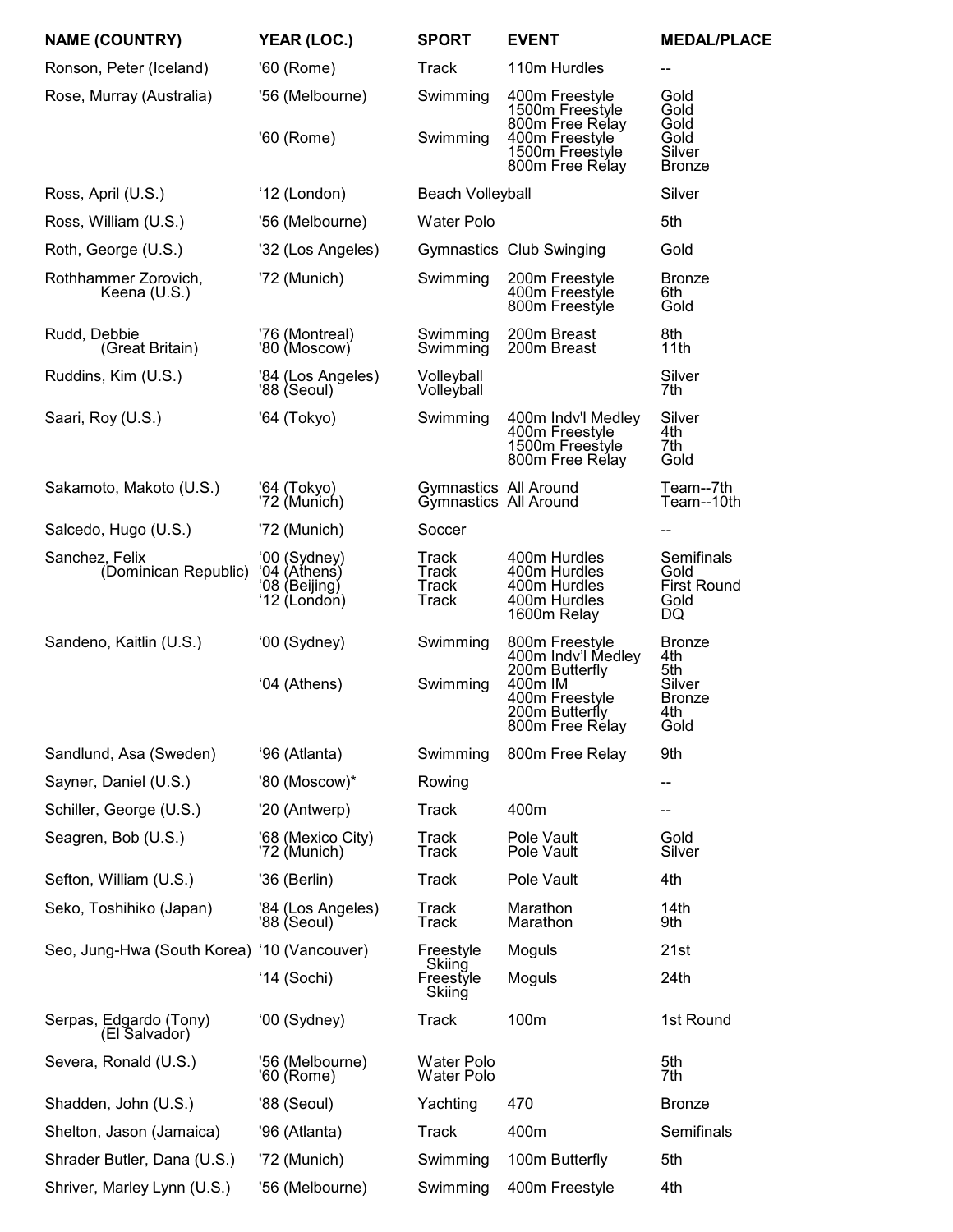| <b>NAME (COUNTRY)</b>           | YEAR (LOC.)                                         | <b>SPORT</b>                           | <b>EVENT</b>                                                                     | <b>MEDAL/PLACE</b>            |
|---------------------------------|-----------------------------------------------------|----------------------------------------|----------------------------------------------------------------------------------|-------------------------------|
| Siering, Laura (U.S.)           | '76 (Montreal)                                      | Swimming                               | 100m Breaststroke<br>400m Medley Relay                                           | 11th<br>Silver                |
| Silvestri, Russ (U.S.)          | '00 (Sydney)                                        | Sailing                                | Finn                                                                             | 6th                           |
| Simms, Charles (U.S.)           | '52 (Helsinki)                                      | Gymnastics All Around                  |                                                                                  | 89th<br>Team--8th             |
|                                 | '56 (Melbourne)                                     | Gymnastics All Around                  |                                                                                  | 32 <sub>nd</sub><br>Team--6th |
| Simms, Christel (Philippines)   | '08 (Beijing)                                       | Swimming                               | 50m Freestyle<br>100m Freestyle                                                  | 47th<br>41st                  |
| Sink, Roland (U.S.)             | '48 (London)                                        | <b>Track</b>                           | 1500m                                                                            | --                            |
| Sloan, Laird (Canada)           | '56 (Melbourne)                                     | Track                                  | 400m<br>1600m Relay                                                              | 5th                           |
| Smallwood, Robert (U.S.)        | '36 (Berlin)                                        | <b>Track</b>                           | 400m                                                                             |                               |
| Smith, Miriam (U.S.)            | '76 (Montreal)                                      | Swimming                               | 200m Backstroke                                                                  | 13th                          |
| Solomon Jr., Duane (U.S.)       | '12 (London)                                        | <b>Track</b>                           | 800m                                                                             | 4th                           |
| Soni, Rebecca (U.S.)            | '08 (Beijing)                                       | Swimming                               | 100m Breaststroke<br>200m Breaststroke                                           | Silver<br>Gold<br>Silver      |
|                                 | '12 (London)                                        | Swimming                               | 400m Medley Relay<br>100m Breaststroke<br>200m Breaststroke<br>400m Medley Relay | Silver<br>Gold<br>Gold        |
| Spencer, Jeffrey (U.S.)         | '72 (Munich)                                        | Cycling                                | Sprint<br><b>Tandem Sprint</b>                                                   |                               |
| Spencer, Kyle (Great Britain)   | '00 (Sydney)                                        | Tennis                                 | Doubles                                                                          | 1st Round                     |
| Staley, Roy (U.S.)              | '36 (Berlin)                                        | <b>Track</b>                           | 110m Hurdles                                                                     | --                            |
| Stasiulionyte, Inga (Lithuania) | '08 (Beijing)                                       | Track                                  | Javelin Throw                                                                    | Prelims                       |
| Steel, John (New Zealand)       | '92 (Barcelona)                                     | Swimming                               | 100m Freestyle<br>200m Freestyle<br>400m Free Relay                              | 13th<br>16th<br>--            |
|                                 | '96 (Atlanta)                                       | Swimming                               | 800m Free Relay<br>100m Freestyle<br>400m Free Relay<br>800m Free Relay          | --<br>--<br>--<br>--          |
| Stewart, James (U.S.)           | '28 (Amsterdam)                                     | <b>Track</b>                           | Decathlon                                                                        | 4th                           |
| Strachan, Rodney (U.S.)         | '76 (Montreal)                                      | Swimming                               | 400m Indv'l Medley                                                               | Gold                          |
| Strenk, Andrew (U.S.)           | '68 (Mexico City)                                   | Swimming                               | 800m Free Relay                                                                  |                               |
| Suxho, Donald (U.S.)            | '04 (Athens)<br>'12 (London)                        | Volleyball<br>Volleyball               |                                                                                  | 4th<br>5th tie                |
| Sveinsson, Jakob (Iceland)      | '00 (Sydney)                                        | Swimming                               | 200m Breaststroke                                                                | 25 <sup>th</sup>              |
| Szabados, Bela (Hungary)        | '96 (Atlanta)                                       | Swimming                               | 100m Freestyle<br>400m Freestyle                                                 | --                            |
|                                 | '00 (Sydney)                                        | Swimming                               | 200m Freestyle<br>800m Free Relay                                                | 11th<br>10th                  |
| Takacs, Attila (Hungary)        | '56 (Melbourne)                                     | Gymnastics All Around                  |                                                                                  | 24th                          |
| Thompson, Tina (U.S.)           | '04 (Athens)<br>'08 (Beijing)                       | <b>Basketball</b><br>Basketball        |                                                                                  | Gold<br>Gold                  |
| Thompson, Wilbur (U.S.)         | '48 (London)                                        | Track                                  | Shotput                                                                          | Gold                          |
| Thomson, Earl (Canada)          | '20 (Antwerp)                                       | Track                                  | 110m Hurdles                                                                     | Gold                          |
| Thurber, Delos (U.S.)           | '36 (Berlin)                                        | Track                                  | High Jump                                                                        | <b>Bronze</b>                 |
| Timmons, Steve (U.S.)           | '84 (Los Angeles)<br>'88 (Seoul)<br>'92 (Barcelona) | Volleyball<br>Volleyball<br>Volleyball |                                                                                  | Gold<br>Gold<br><b>Bronze</b> |
| Tisue, Fred (U.S.)              | '60 (Rome)                                          | <b>Water Polo</b>                      |                                                                                  | 7th                           |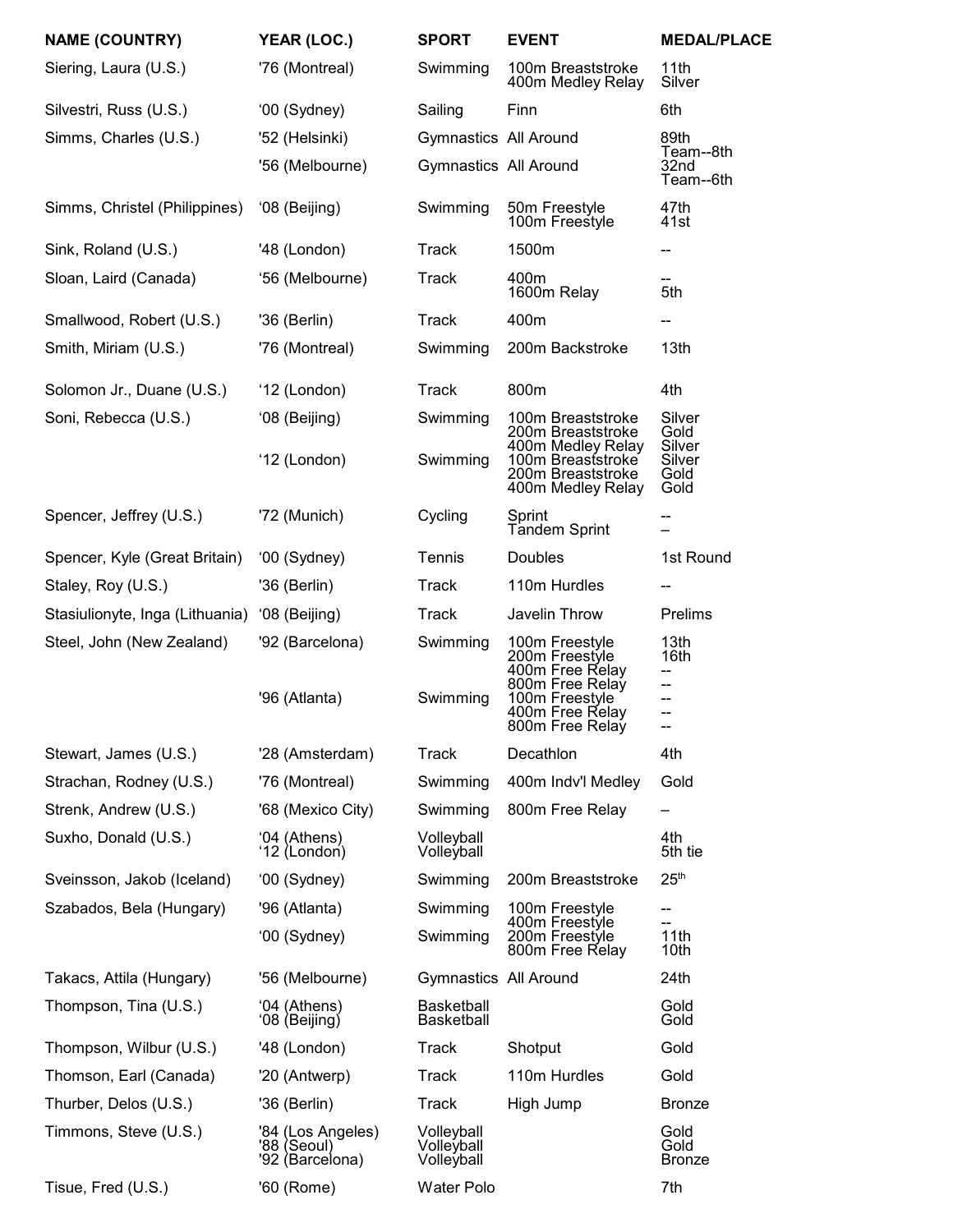| <b>NAME (COUNTRY)</b>                   | YEAR (LOC.)                                           | <b>SPORT</b>                           | <b>EVENT</b>                                                                 | <b>MEDAL/PLACE</b>                   |
|-----------------------------------------|-------------------------------------------------------|----------------------------------------|------------------------------------------------------------------------------|--------------------------------------|
| Tobian, Gary (U.S.)                     | '56 (Melbourne)<br>'60 (Rome)                         | Diving<br>Diving                       | Platform<br>Springboard<br>Platform                                          | Silver<br>Gold<br>Silver             |
| Toribio, Simeon<br>(Philippines)        | '28 (Amsterdam)<br>'32 (Los Angeles)                  | Track<br>Track                         | High Jump<br>High Jump                                                       | 4th<br><b>Bronze</b>                 |
| Toumarkin, Yacov (Israel)               | '12 (London)                                          | Swimming                               | 200m Backstroke                                                              | 7th                                  |
| Truex, Max (U.S.)                       | '56 (Melbourne)                                       | <b>Track</b>                           | 5,000m                                                                       | --                                   |
|                                         | '60 (Rome)                                            | Track                                  | 10,000m<br>10,000m                                                           | $- -$<br>6th                         |
| Tudja, Julianna (Hungary)               | '04 (Athens)                                          | Track                                  | Hammer                                                                       | 18th                                 |
| Van der Maath, Carlos<br>(Argentina)    | '64 (Tokyo)                                           | Swimming                               | 100m Freestyle<br>400m Freestyle<br>200m Backstroke                          | --                                   |
|                                         | '68 (Mexico City)                                     | Swimming                               | 400m Medley Relay<br>100m Backstroke<br>200m Backstroke<br>400m Medley Relay | --<br>--<br>--                       |
| van der Meijden, Ilse<br>(Netherlands)  | '08 (Beijing)                                         | <b>Water Polo</b>                      |                                                                              | Gold                                 |
| Vanderstock, Geoffrey (U.S.)            | '68 (Mexico City)                                     | Track                                  | 400m Hurdles                                                                 | 4th                                  |
| Vandeweghe, Tauna (U.S.)                | '76 (Montreal)                                        | Swimming                               | 100m Backstroke                                                              | 14 <sub>th</sub>                     |
| Van Norman, Moriah (U.S.)               | '08 (Beijing)                                         | <b>Water Polo</b>                      |                                                                              | Silver                               |
| Van Osdel, Robert (U.S.)                | '32 (Los Angeles)                                     | Track                                  | High Jump                                                                    | Silver                               |
| Van Wolvelaere-Johnson,<br>Patty (U.S.) | '68 (Mexico City)<br>'72 (Munich)                     | Track<br>Track                         | 100m Hurdles<br>100m Hurdles                                                 | 4th                                  |
| Varekova, Gabriela<br>(Czech Republic)  | '08 (Beijing)                                         | Rowing                                 | Double Sculls                                                                | 6th                                  |
| Vasconcellos, Cito (Ecuador)            | '96 (Atlanta)                                         | Swimming                               | 200m Butterfly<br>800m Free Relay                                            | --                                   |
| Veloce, Joseph (Canada)                 | '12 (London)                                          | <b>Track Cycling Keirin</b>            |                                                                              | 13th tie                             |
| Vendt, Erik (U.S.)                      | '00 (Sydney)                                          | Swimming                               | 400m Indv'l Medley<br>1500m Freestyle                                        | Silver<br>6th                        |
|                                         | '04 (Athens)                                          | Swimming                               | 400m Indv'l Medley<br>1500m Freestyle                                        | Silver<br>16th                       |
|                                         | '08 (Beijing)                                         | Swimming                               | 800m Free Relay                                                              | Gold                                 |
| Walton, Frank (U.S.)                    | '48 (London)                                          | <b>Water Polo</b>                      |                                                                              | --                                   |
| Warkentin, Mark (U.S.)                  | '08 (Beijing)                                         | Swimming                               | 10K Open Water                                                               | 8th                                  |
| Watts, Quincy (U.S.)                    | '92 (Barcelona)                                       | <b>Track</b>                           | 400m<br>1600m Relay                                                          | Gold<br>Gold                         |
| Weir, Amanda (U.S.)                     | '04 (Athens)                                          | Swimming                               | 400m Free Relay<br>400m Medley Rélay                                         | Silver<br>Silver                     |
|                                         | '12 (London)                                          | Swimming                               | 400m Free Relay                                                              | <b>Bronze</b>                        |
| Weishoff, Paula (U.S.)                  | '84 (Los Angeles)<br>'92 (Barcelona)<br>'96 (Atlanta) | Volleyball<br>Volleyball<br>Volleyball |                                                                              | Silver<br><b>Bronze</b><br>11th      |
| Wen, Lisa (Chinese Taipei)              | '84 (Los Angeles)                                     | Swimming                               | 400m Freestyle<br>800m Freestyle                                             | 15 <sub>th</sub><br>$17^{\text{th}}$ |
| Wenger, Lauren (U.S.)                   | '08 (Beijing)<br>'12 (London)                         | <b>Water Polo</b><br><b>Water Polo</b> |                                                                              | Silver<br>Gold                       |
| Wharton, Dave (U.S.)                    | '88 (Seoul)                                           | Swimming                               | 400m Indv'l Medley                                                           | Silver                               |
|                                         | '92 (Barcelona)                                       | Swimming                               | 200m Indv'l Medley<br>400m Indv'l Medley<br>200m Butterfly                   | 9th<br>4th<br>10 <sup>th</sup>       |
| Wijesekara, Manjula<br>(Sri Lanka)      | '04 (Athens)                                          | <b>Track</b>                           | High Jump                                                                    | --                                   |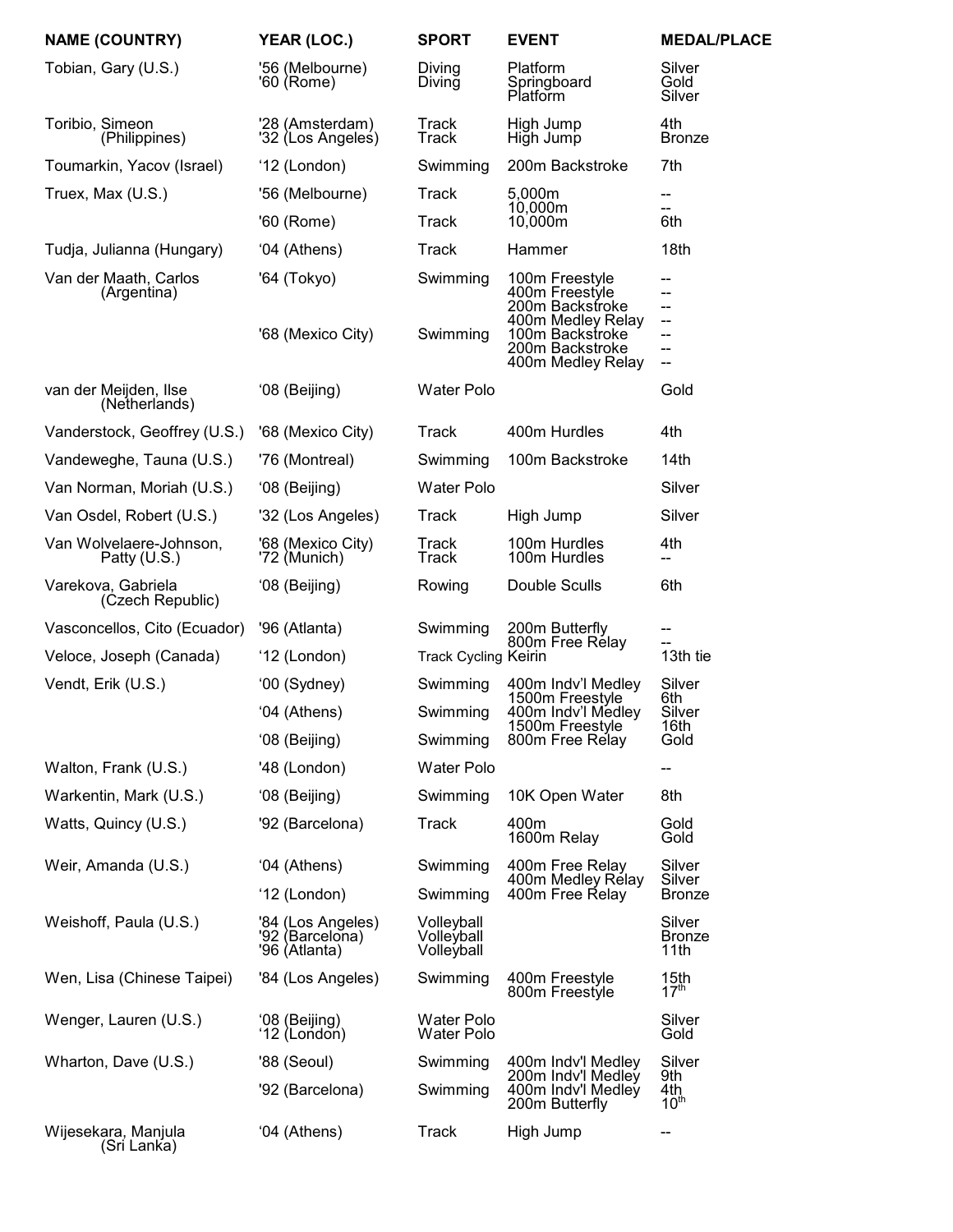| <b>NAME (COUNTRY)</b>                         | YEAR (LOC.)                                                     | <b>SPORT</b>                                     | <b>EVENT</b>                                                            | <b>MEDAL/PLACE</b>               |
|-----------------------------------------------|-----------------------------------------------------------------|--------------------------------------------------|-------------------------------------------------------------------------|----------------------------------|
| Wilk, Katarzyna (Poland)                      | '08 (Beijing)<br>'12 (London)                                   | Swimming<br>Swimming                             | 800m Free Relay<br>100m Freestyle<br>800m Free Relay                    | 15th<br>27th<br>16th             |
| Willeford, Dean (U.S.)                        | '68 (Mexico City)                                               | <b>Water Polo</b>                                |                                                                         | 5th                              |
| Williams, Angela (U.S.)                       | '04 (Athens)<br>'08 (Beijing)                                   | Track<br>Track                                   | 400m Relay<br>400m Relay                                                | <b>DNF</b><br><b>First Round</b> |
| Williams, Jesse (U.S.)                        | '08 (Beijing)<br>'12 (London)                                   | Track<br>Track                                   | High Jump<br>High Jump                                                  | Prelims<br>9th tie               |
| Williams, Randy (U.S.)                        | '72 (Munich)<br>'76 (Montreal)<br>'80 (Moscow)*                 | Track<br>Track<br><b>Track</b>                   | Long Jump<br>Long Jump<br>Long Jump                                     | Gold<br>Silver<br>--             |
| Wilson, R. Earle (U.S.)                       | '24 (Paris)                                                     | Track                                            | Triple Jump                                                             | 7th                              |
| Winters, Tom (U.S.)                           | '60 (Rome)                                                      | Swimming                                         | 800m Free Relay                                                         | --                               |
| Wolf, Paul (U.S.)                             | '36 (Berlin)                                                    | Swimming                                         | 800m Free Relay                                                         | Silver                           |
| Wolf, Wallace (U.S.)                          | '48 (London)<br>'52 (Helsinkí)<br>'56 (Melbourne)<br>'60 (Rome) | Swimming<br>Swimming<br>Water Polo<br>Water Polo | 800m Free Relay<br>800m Free Relay                                      | Gold<br>5th<br>7th               |
| Wollthan, Tim (Germany)                       | '04 (Athens)                                                    | <b>Water Polo</b>                                |                                                                         | 6th                              |
| Woodhead Kantzer, Cynthia<br>"Sippy" $(U.S.)$ | '80 (Moscow)*                                                   | Swimming                                         | 200m Freestyle<br>100m Freestyle<br>400m Freestyle<br>800m Freestyle    | --<br>--<br>--<br>--             |
|                                               | '84 (Los Angeles)                                               | Swimming                                         | 200m Freestyle                                                          | Silver                           |
| Woodstra, Sue (U.S.)                          | '80 (Moscow)*<br>'84 (Los Angéles)                              | Volleyball<br>Volleyball                         |                                                                         | Silver                           |
| Woodward, Gabe (U.S.)                         | '04 (Athens)                                                    | Swimming                                         | 400m Free Relay                                                         | <b>Bronze</b>                    |
| Wykoff, Frank (U.S.)                          | '28 (Amsterdam)                                                 | Track                                            | 100m<br>400m Relay                                                      | 4th<br>Gold                      |
|                                               | '32 (Los Angeles)<br>'36 (Berlin)                               | Track<br>Track                                   | 400m Relay<br>100m<br>400m Relay                                        | Gold<br>4th<br>Gold              |
| Wyland, Wendy (U.S.)                          | '84 (Los Angeles)                                               | Diving                                           | Platform                                                                | <b>Bronze</b>                    |
| Yamanaka, Tsuyoshi<br>(Japan)                 | '56 (Melbourne)                                                 | Swimming                                         | 400m Freestyle<br>1500m Freestyle                                       | Silver<br>Silver<br>4th          |
|                                               | '60 (Rome)                                                      | Swimming                                         | 800m Free Relay<br>400m Freestyle<br>1500m Freestyle<br>800m Free Relay | Silver<br>4th<br>Silver          |
|                                               | '64 (Tokyo)                                                     | Swimming                                         | 400m Freestyle                                                          | 6th                              |
| Zamperini, Louis (U.S.)                       | '36 (Berlin)                                                    | Track                                            | 5,000m                                                                  | 8 <sup>th</sup>                  |
| Zatovic, Juraj (Slovakia)                     | '00 (Sydney)                                                    | <b>Water Polo</b>                                |                                                                         | 12 <sup>th</sup>                 |
| Zikarsky, Bjorn<br>(West Germany in '88,      | '88 (Seoul)                                                     | Swimming                                         | 400m Medley Relay<br>400m Free Relay                                    | 4th<br>6th                       |
| Germany in '96)                               | '96 (Atlanta)                                                   | Swimming                                         | 100m Freestyle<br>400m Free Relay<br>400m Medley Rélay                  | 11th<br><b>Bronze</b><br>4th     |

\* U.S. Boycott \*\*China Boycott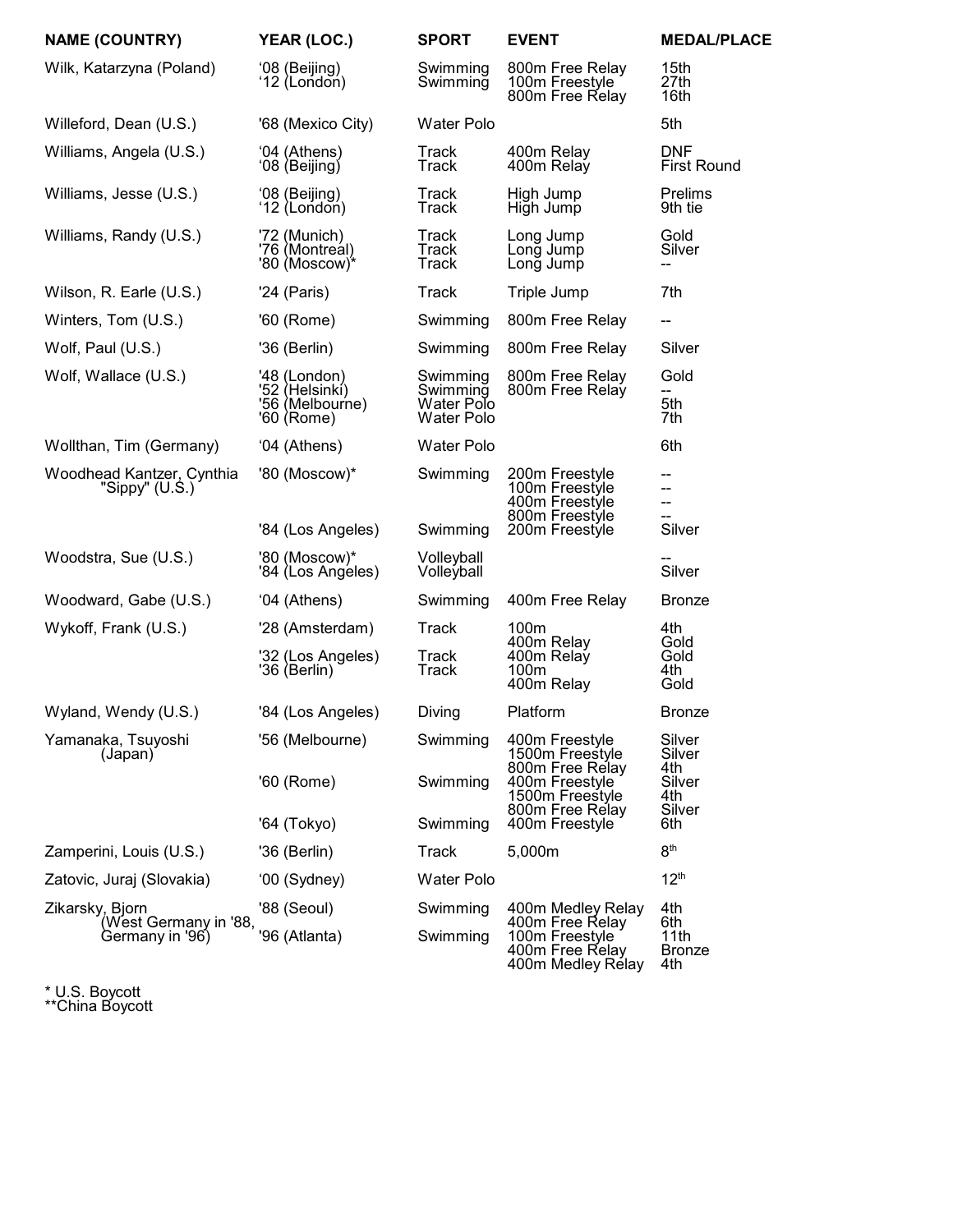(NOTE: This list includes all Olympic non-coaching competitors who attended at least one class at USC before, during or after their Olympic appearance)

**TOTAL USC OLYMPIANS**–423\*, who have won 635 places on Olympic teams

**TOTAL USC OLYMPIC MEDALS**–288\* (135 gold\*, including at least one gold in every summer Olympics from 1912, 88 silver, and 65 bronze)

\*More than any other U.S. university

#### **USC OLYMPIANS BY GAMES**

| <b>OLYMPICS</b><br>1904<br>1912<br>1920<br>1924<br>1928<br>1932<br>1936<br>1940<br>1948<br>1952<br>1956<br>1960<br>1964<br>1968<br>1972<br>1976<br>1980<br>1984<br>1988<br>1992<br>1996<br>1998<br>2000<br>2002<br>2004 | (St. Louis)<br>(Stockholm)<br>(Antwerp)<br>(Paris)<br>(Amsterdam)<br>(Los Angeles)<br>(Berlin)<br>(Cancélled)<br>(London)<br>(Helsinkí)<br>(Melbourne)<br>(Rome)<br>(Tokyo)<br>(Mexicó City)<br>(Munich)<br>(Innsbruck--Winter)<br>(Montreal--Summer)<br>(Lake Placid--Winter)<br>(Moscow--Summer)<br>(Sarajevo--Winter) ´<br>(Los Angeles--Summer)<br>(Calgary--Winter)<br>Seoul--Summer)<br>(Barcelona)<br>(Atlanta)<br>(Naganó--Winter)<br>(Sydney)<br>(Salt Lake City–Winter)<br>(Athens) | <b>USC</b><br><b>PARTICIPANTS GOLD</b><br>4<br>$\overline{6}$<br>$\tilde{9}$<br>15<br>19<br>21<br>1<br>16<br>21<br>29<br>31<br>36<br>24<br>$\overline{2}3$<br>2<br>$\overline{2}9$<br>$\frac{2}{28}$<br>1<br>36<br>1<br>29<br>31<br>38<br>1<br>47<br>1<br>40 | 02334750<br>10<br>49472208<br>Ō<br>$\overline{1}$<br>090737080<br>$\check{8}$                                                                                                           | <b>SILVER</b><br>0<br>0<br>1<br>1<br>2350<br>Ō<br>2<br>5<br>10<br>6<br>1<br>1<br>0<br>6<br>0<br>0<br>0<br>11<br>0<br>$\overline{2}$<br>1<br>1<br>0<br>4<br>Ó<br>$\overline{7}$                                                      | <b>BRONZE</b><br>1<br>0 0 0 3<br>3 3 3 1<br>021362050402040372060420                                                                                                                   | <b>TOTAL</b><br><b>MEDALS</b><br>1<br>$^{2}_{4}_{4}$<br>9<br>13<br>11<br>0<br>12<br>$\overline{7}$<br>17<br>20<br>$\overline{15}$<br>$\frac{3}{8}$<br>Ŏ<br>18<br>0<br>$\overline{3}$<br>Ō<br>24<br>0<br>12<br>11<br>10<br>0<br>18<br>0<br>19 | <b>OVERALL/GOLD</b><br><b>MEDAL STANDING IF</b><br><b>USC WERE COUNTRY</b><br>10th tie/11th tie<br>18th tie/12th tie<br>14th/10th tie<br>17th tie/10th tie<br>11th tie/9th tie<br>11th/5th tie<br>13th/10th<br>12th tie/3rd tie<br>15th tie/10th<br>10th/4th tie<br>8th tie/8th tie<br>10th tie/7th tie<br>30th tie/18th tie<br>16th tie/17th tie<br>10th/6th<br>24th tie/20th tie<br>10th tie/8th<br>17th tie/8th tie<br>19th/17th tie<br>24th/10th tie<br>14th tie/12th tie<br>14th tie/13th tie |
|-------------------------------------------------------------------------------------------------------------------------------------------------------------------------------------------------------------------------|-----------------------------------------------------------------------------------------------------------------------------------------------------------------------------------------------------------------------------------------------------------------------------------------------------------------------------------------------------------------------------------------------------------------------------------------------------------------------------------------------|--------------------------------------------------------------------------------------------------------------------------------------------------------------------------------------------------------------------------------------------------------------|-----------------------------------------------------------------------------------------------------------------------------------------------------------------------------------------|-------------------------------------------------------------------------------------------------------------------------------------------------------------------------------------------------------------------------------------|----------------------------------------------------------------------------------------------------------------------------------------------------------------------------------------|----------------------------------------------------------------------------------------------------------------------------------------------------------------------------------------------------------------------------------------------|----------------------------------------------------------------------------------------------------------------------------------------------------------------------------------------------------------------------------------------------------------------------------------------------------------------------------------------------------------------------------------------------------------------------------------------------------------------------------------------------------|
| 2008<br>2010<br>2012                                                                                                                                                                                                    | (Beijing)<br>(Vańcouver–Winter)<br>(London)                                                                                                                                                                                                                                                                                                                                                                                                                                                   | 49<br>1.<br>42                                                                                                                                                                                                                                               | 10<br>0<br>12                                                                                                                                                                           | 10<br>0<br>9                                                                                                                                                                                                                        | 4                                                                                                                                                                                      | 22<br>0<br>25                                                                                                                                                                                                                                | 13th/8th<br>11th/6 <sup>th</sup>                                                                                                                                                                                                                                                                                                                                                                                                                                                                   |
| 2014<br><b>TOTAL</b>                                                                                                                                                                                                    | (Sochi–Winter)                                                                                                                                                                                                                                                                                                                                                                                                                                                                                | 1<br>635                                                                                                                                                                                                                                                     | 0<br>135                                                                                                                                                                                | 0<br>88                                                                                                                                                                                                                             | 0<br>65                                                                                                                                                                                | 0<br>288                                                                                                                                                                                                                                     | 16th/12th                                                                                                                                                                                                                                                                                                                                                                                                                                                                                          |
|                                                                                                                                                                                                                         |                                                                                                                                                                                                                                                                                                                                                                                                                                                                                               | ALL-TIME SUMMER OLYMPICS MEDAL STANDINGS BY COUNTRY                                                                                                                                                                                                          |                                                                                                                                                                                         |                                                                                                                                                                                                                                     |                                                                                                                                                                                        |                                                                                                                                                                                                                                              |                                                                                                                                                                                                                                                                                                                                                                                                                                                                                                    |
| 1.<br>$\frac{2}{3}$<br>4.<br>5.<br>6.<br>7.<br>8.<br>9.<br>10.<br>11.<br>12.13.<br>14.15.<br>16.17.<br>$\frac{18}{19}$ .<br>20.<br>21.<br>22.<br>23.<br>24.                                                             | <b>COUNTRY</b><br><b>USA</b><br>Soviet Union (1952-88)<br>Germany<br>Great Britain<br>France<br>Italy<br>Sweden<br>Hungary<br>China<br>Australia<br>East Germany (1968-88)<br>Japan<br>Russia<br>Finland<br>Romania<br><b>USC</b><br>Canada<br>Poland<br>Netherlands<br>South Korea<br><b>Bulgaria</b><br>Cuba<br>Switzerland<br>Denmark                                                                                                                                                      |                                                                                                                                                                                                                                                              | <b>GOLD</b><br>975<br>395<br>258<br>236<br>202<br>199<br>143<br>167<br>201<br>138<br>153<br>130<br>132<br>101<br>88<br>135<br>59<br>64<br>77<br>81<br>$\overline{51}$<br>72<br>47<br>43 | <b>SILVER</b><br>758<br>319<br>303<br>$\overline{272}$<br>223<br>166<br>164<br>145<br>144<br>153<br>129<br>126<br>122<br>84<br>94<br>88<br>99<br>82<br>85<br>82<br>85<br>$\overline{67}$<br>$\begin{array}{c} 72 \\ 67 \end{array}$ | <b>BRONZE</b><br>667<br>296<br>334<br>271<br>246<br>185<br>176<br>164<br>127<br>176<br>127<br>141<br>$\frac{142}{117}$<br>119<br>65<br>120<br>125<br>104<br>80<br>78<br>69<br>66<br>69 | <b>TOTAL</b><br>2400<br>1010<br>895<br>780<br>671<br>550<br>483<br>476<br>472<br>467<br>409<br>397<br>396<br>302<br>301<br>288<br>278<br>271<br>266<br>243<br>214<br>208<br>185<br>179                                                       |                                                                                                                                                                                                                                                                                                                                                                                                                                                                                                    |

25. Norway 56 49 43 148

(**NOTE**: USC is 12<sup>th</sup> in gold medals)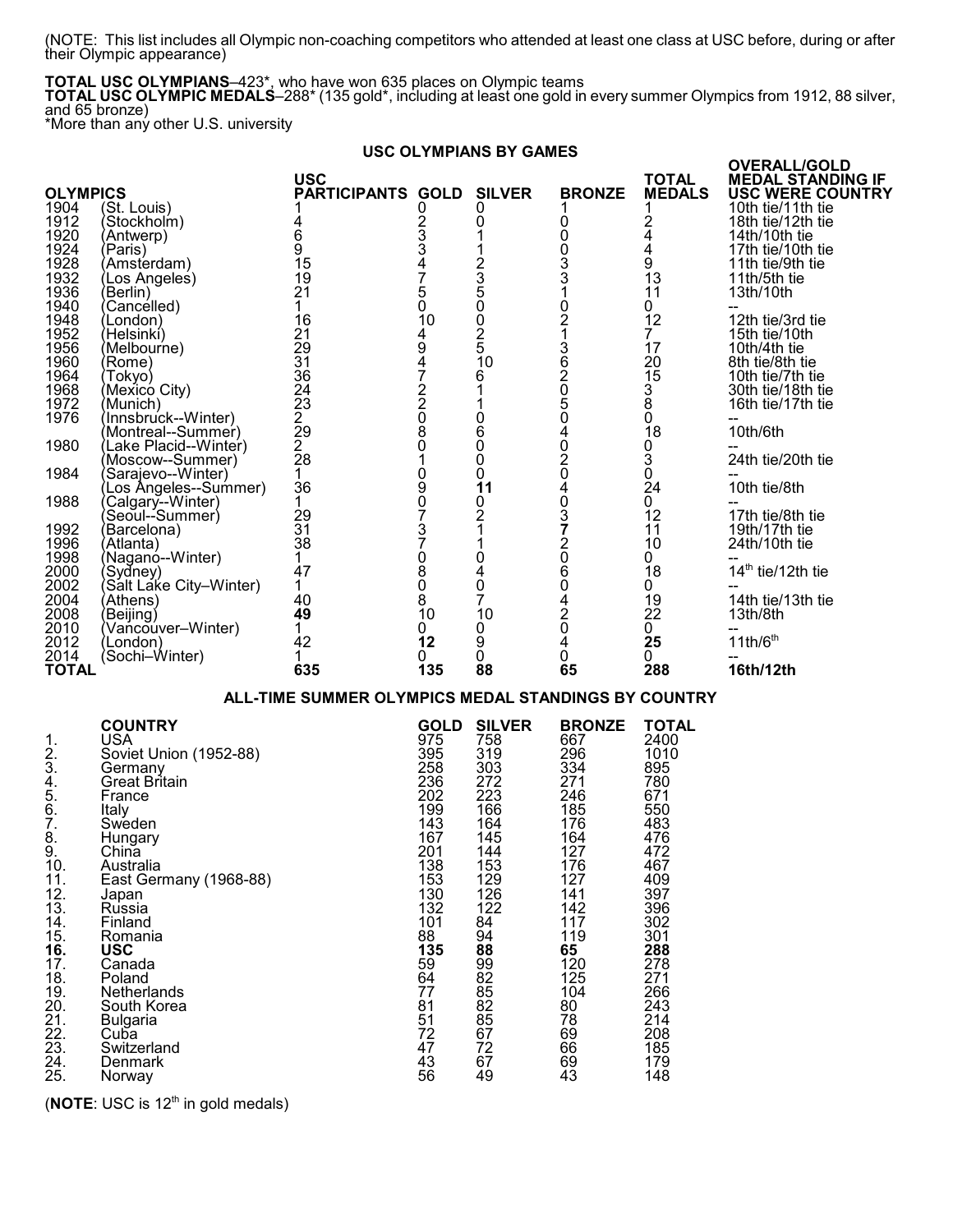|  | USC PARTICIPANTS |  |  |  |
|--|------------------|--|--|--|
|--|------------------|--|--|--|

| <b>COUNTRY</b>                   | <b>USC</b>                                              |
|----------------------------------|---------------------------------------------------------|
| Argentina                        |                                                         |
| Australia                        |                                                         |
| Austria                          |                                                         |
| Belgium                          |                                                         |
| Brazil                           |                                                         |
| Canada                           |                                                         |
| China                            |                                                         |
| <b>Chinese Taipei</b>            |                                                         |
| <b>Czech Republic</b><br>Denmark |                                                         |
| Dominican Republic               |                                                         |
| Ecuador                          |                                                         |
| El Salvador                      |                                                         |
| Finland                          |                                                         |
| France                           |                                                         |
| Germany                          |                                                         |
| Great Britain                    |                                                         |
| Greece                           |                                                         |
| Guyana                           |                                                         |
| Hong Kong                        |                                                         |
| Hungary                          |                                                         |
| Iceland                          |                                                         |
| India                            |                                                         |
| Israel                           |                                                         |
| Italy<br>Jamaica                 |                                                         |
| Japan                            |                                                         |
| Kazakhstan                       | 1711321113111136722413121851111813312205221211112171133 |
| Kenya                            |                                                         |
| Lithuania                        |                                                         |
| Malaysia                         |                                                         |
| Mexico                           |                                                         |
| Netherlands                      |                                                         |
| New Zealand                      |                                                         |
| Nigeria                          |                                                         |
| Panama<br>Philippines            |                                                         |
| Poland                           |                                                         |
| Portugal                         |                                                         |
| Puerto Rico                      |                                                         |
| Romania                          |                                                         |
| Russia                           |                                                         |
| Saudi Arabia                     |                                                         |
| Singapore                        |                                                         |
| Sloṽakia                         |                                                         |
| Slovenia                         |                                                         |
| Somalia<br>South Korea           |                                                         |
|                                  |                                                         |
| Spain<br>Sri Lanka               |                                                         |
| St. Vincent and the Grenadines   |                                                         |
| Sweden                           |                                                         |
| Switzerland                      |                                                         |
| Thailand                         |                                                         |
| Tunisia                          |                                                         |
| <b>United States</b>             |                                                         |
| Venezuela                        |                                                         |
| <b>West Germany</b><br>Zimbabwe  |                                                         |
| TOTAL                            | 11612<br>1216*<br>17*<br>2423*                          |
|                                  |                                                         |

\*Includes 1 athlete (Terry Place Brandel) who competed for the U.S. in 1980 and West Germany in 1984, 1 athlete (Bjorn Zikarsky) who competed for West Germany in 1988 and Germany in 1996 and 1 athlete (Aniko Pelle) who compete for Hungary in 2004 and 2008 and Italy in 2012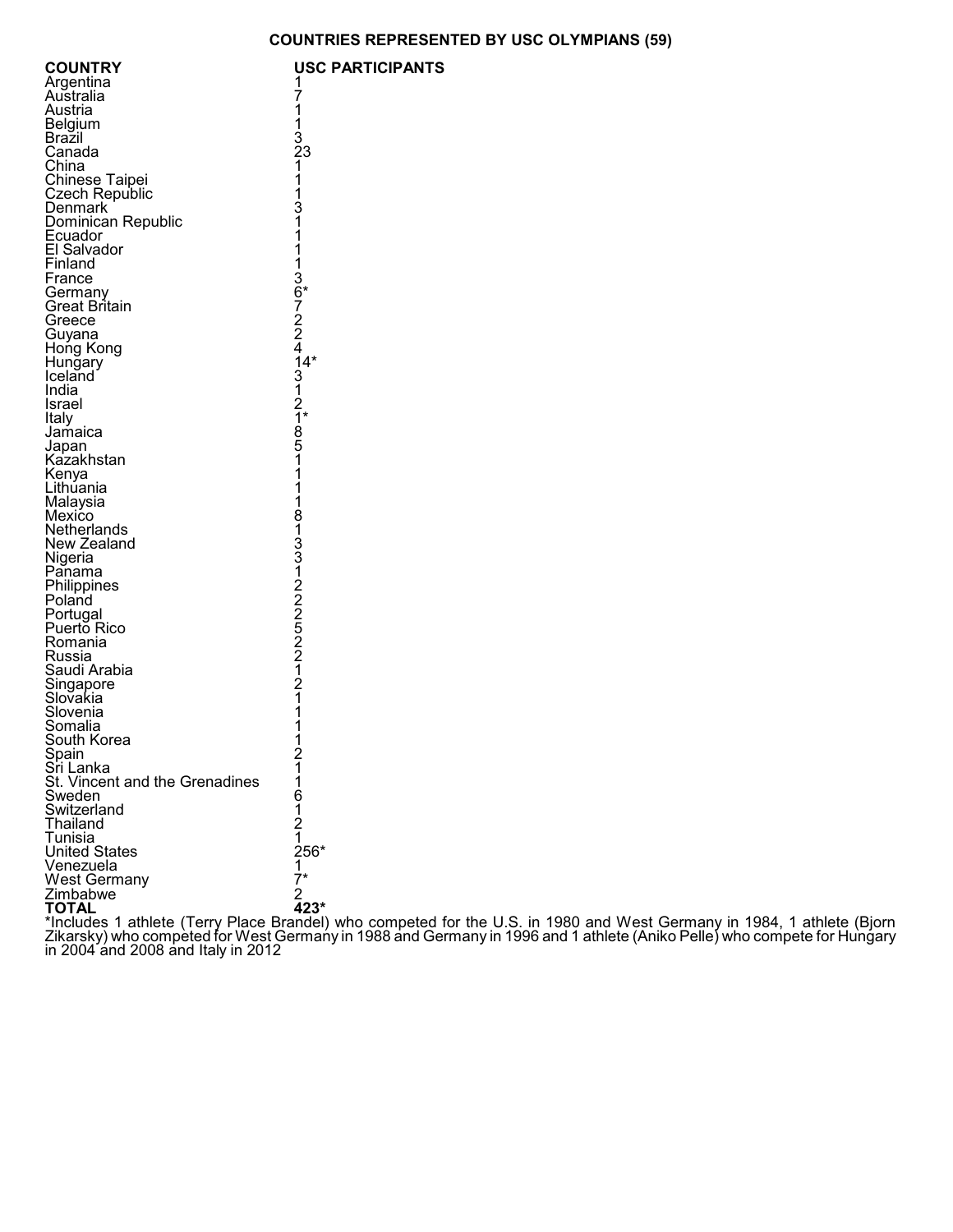## **SPORTS REPRESENTED BY USC OLYMPIANS (28)**

| SPORT<br>Baseball               | <b>USC PARTICIPANTS</b>                                                                    |
|---------------------------------|--------------------------------------------------------------------------------------------|
| Basketball                      | 483<br>31                                                                                  |
| Beach Volleyball                |                                                                                            |
| Biathlon                        |                                                                                            |
| Bobsled<br>Boxing               |                                                                                            |
| Canoeing                        |                                                                                            |
| Cycling                         | $\begin{array}{c}\n1 \\ 1 \\ 3 \\ 3 \\ 18\n\end{array}$                                    |
| Diving                          |                                                                                            |
| Equestrian<br>Fencing           | 1<br>3<br>1                                                                                |
| Field Hockey                    |                                                                                            |
| <b>Figure Skating</b>           | $\begin{array}{c}\n 1 \\  1 \\  9 \\  1 \\  5 \\  1 \\  3 \\  2 \\  1 \\  4\n \end{array}$ |
| Freestyle Skiing                |                                                                                            |
| Gymnastics<br>Modern Pentathlon |                                                                                            |
| Rowing                          |                                                                                            |
| Rhythmic Gymnastics             |                                                                                            |
| Shooting                        |                                                                                            |
| Soccer<br>Softball              |                                                                                            |
| Swimming                        |                                                                                            |
| <b>Team Handball</b>            | $\frac{2}{7}$                                                                              |
| Tennis                          |                                                                                            |
| <b>Track and Field</b>          | 132                                                                                        |
| Volleyball<br>Water Polo        | 26<br>40                                                                                   |
| Yachting (Sailing)              | 7                                                                                          |
| <b>TOTAL</b>                    | 426*                                                                                       |

\*Includes 3 athletes (Conn Findlay, Yachting and Rowing; Robert Hughes, Water Polo and Swimming; and Wallace Wolf, Swimming and Water Polo) who competed in 2 sports

| <b>COUNTRY</b><br>Australia | <b>GOLD</b> | <b>SILVER</b> | <b>BRONZE</b> |
|-----------------------------|-------------|---------------|---------------|
| Canada                      |             |               |               |
| Dominican Republic          |             |               |               |
| Finland                     |             |               |               |
| France                      |             |               |               |
| Germany                     |             |               |               |
| Great Britain               |             |               |               |
| Hungary                     |             |               |               |
| Jamaica                     |             |               |               |
| Japan                       |             |               |               |
| Mexico                      |             |               |               |
| Netherlands                 |             |               |               |
| Phillipines                 |             |               |               |
| Russia                      |             |               |               |
| Spain                       |             |               |               |
| Tunisia                     |             |               |               |
| West Germany                |             |               |               |
| TOTAL                       | 23          | 6             | 24            |

### **USC FOREIGN OLYMPIC MEDAL WINNERS**

### **TROJANS IN THE U.S. OLYMPIC HALL OF FAME**

| NAME<br>Janet Evans<br>Sammy Lee<br>John Naber<br>Parry O'Brien<br>Charles Paddock<br>Frank Wykoff | <b>SPORT YEAR INDUCTED</b><br>Swimming<br>Diving<br>Swimming<br>Track<br>Track<br>Track | 2004<br>1990<br>1984<br>1984<br>1991<br>1984 |  |
|----------------------------------------------------------------------------------------------------|-----------------------------------------------------------------------------------------|----------------------------------------------|--|
|                                                                                                    | <b>ALL-TIME PAC-12 OLYMPIANS</b>                                                        |                                              |  |

| SCHOOL     | <b>ATHLETES</b> | <b>MEDALS</b> | <b>GOLDS</b>               |
|------------|-----------------|---------------|----------------------------|
| USC        | 423             | 288           | 135 (88 silver, 65 bronze) |
| UCLA       | 399             | 252           | 197                        |
| Stanford   | --              | 243           | 127                        |
| California | 287             | 185           | 105 (47 silver, 33 bronze) |